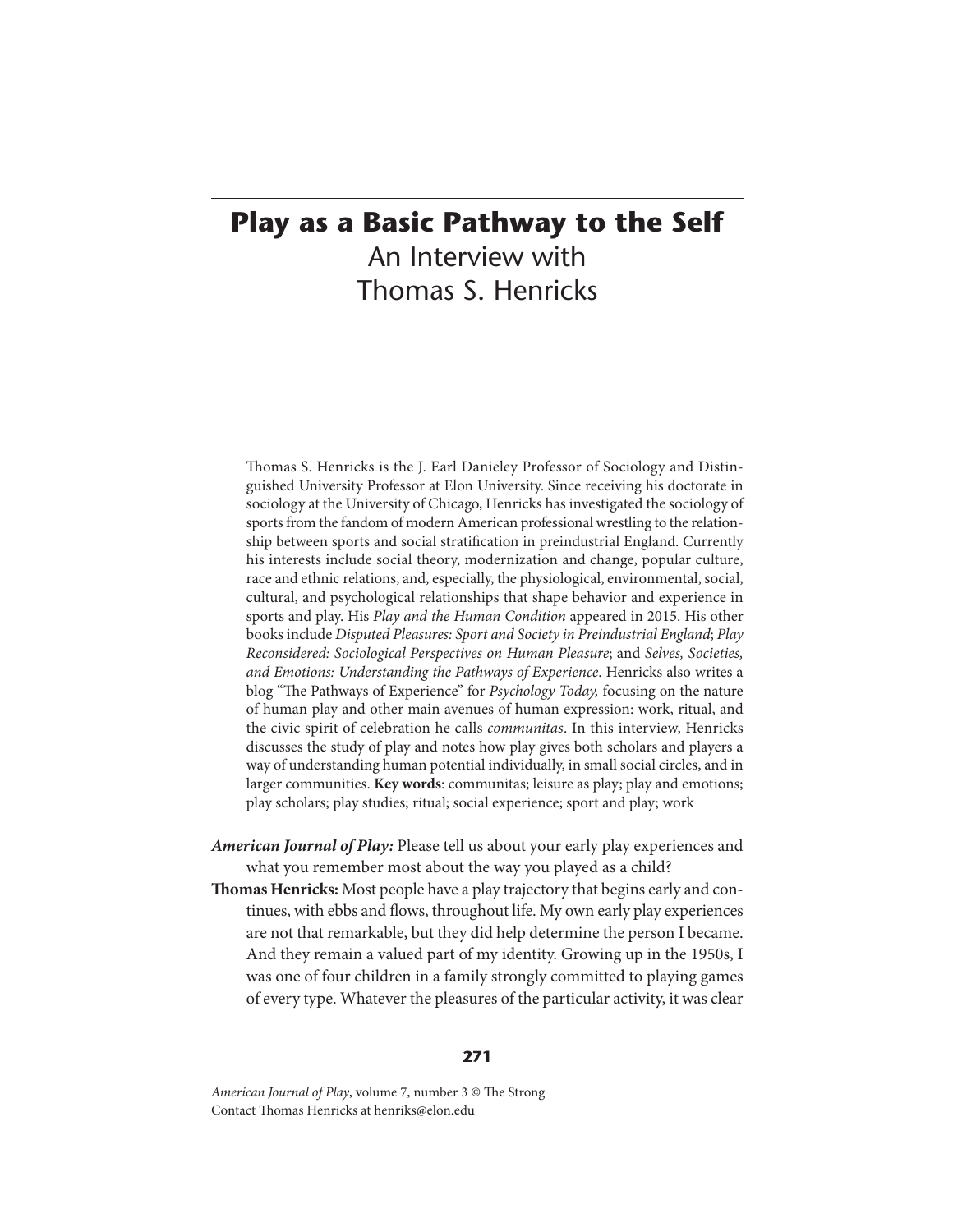to all of us that this was an important focus for our family. Whether the occasion was ping pong, canasta, Rook, or badminton, play was a chance to evaluate one's abilities in the context of others and, in that sense, to sort through the meanings of relationships. More importantly, it was a form of social bonding. And the sometimes not so gentle teasing that accompanied that process was a way of toughening oneself in the face of disappointment, of being allowed to provoke those who were normally one's superiors, and of recognizing that enduring relationships transcend moments of difficulty. My older brother and I are quite close in age. To some extent, we played ourselves through childhood.

 Games were also opportunities to establish cross-generational connections. We played a lot of board and card games with one of our grandmothers, and I remember that as one of the most pleasant aspects of my youth. Even today, I play Scrabble with my mother when we visit, or we work the newspaper's crossword puzzle or Cryptoquote together. Like many boys (and now girls as well), school sports were an important aspect of my life. In part, this meant an opportunity (besides classroom activity) to work through what Erik Erikson describes as a life-stage tension between industry and inferiority. Once again, however, the chief pleasure of playing games was the social relationships these generated. On the field of play, our group established friendships with people we might not otherwise meet. We learned what it meant to oppose and cooperate. We practiced inclusion and exclusion and instituted collective governance. That fundamentally sociological interest has always been central to my studies of play.

- **AJP:** Was there anything specific to your experiences that drew you to studying play?
- **Henricks:** As I noted, school sports were an important friendship base growing up. They were also a way to establish connections with the wider community. Playing basketball in Indiana, where the gyms in many towns are like cathedrals, impressed me with the symbolic implications of those events. Pointedly, only some people were showcased as participants and celebrated (excessively) for their accomplishments. Others were consigned to supporting or merely spectator roles. Everyone there seemed to be committed to what is sometimes called the Sports Creed, the belief in partisanship, ascetic attitudes toward the body, authoritarian leadership, sacrifice for the group, technocratic efficiency, and understandings of character focused on overcoming adversity. Seen in that light, organized sports were as much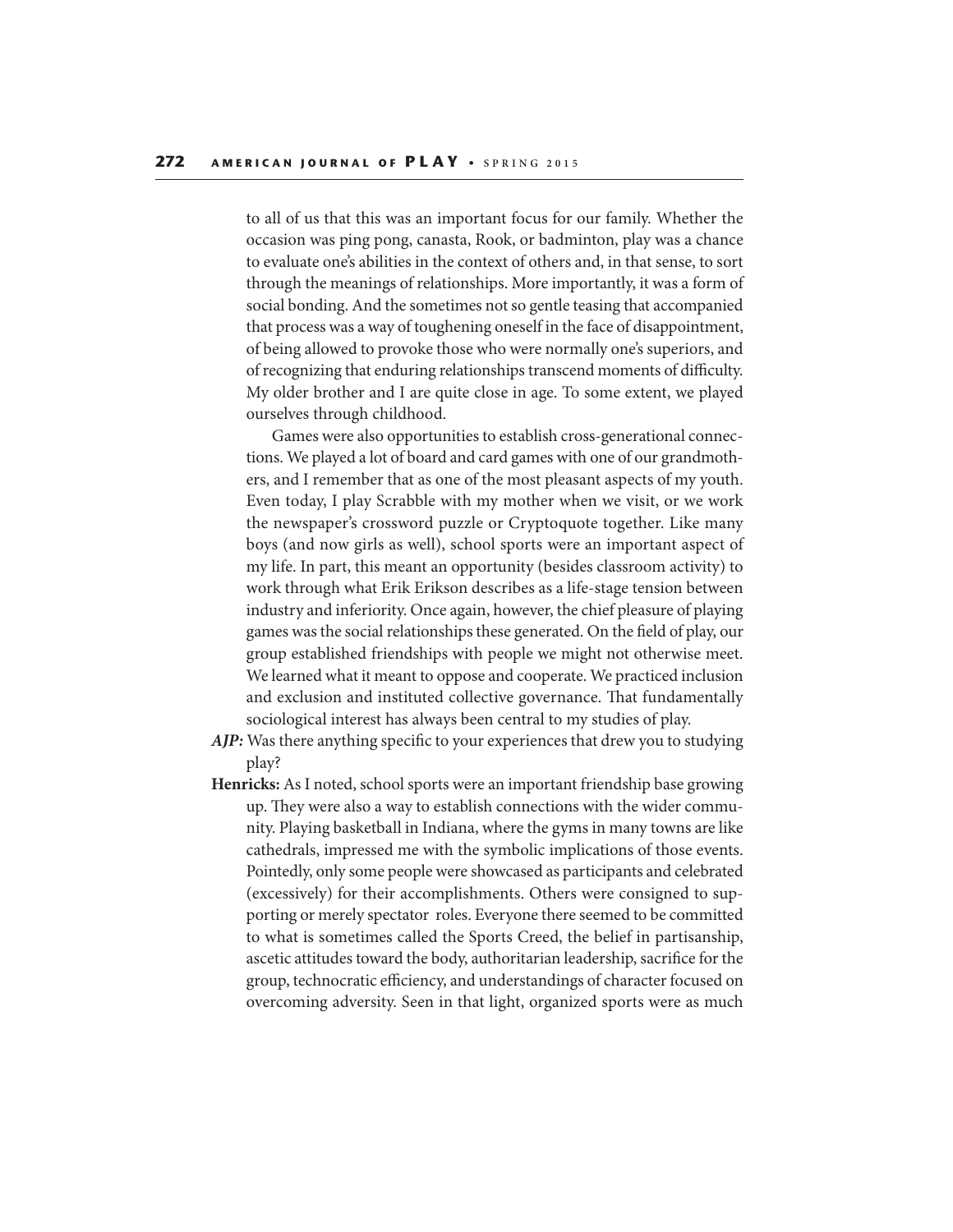socialization vehicles as opportunities for skills development.

 I returned to these themes when I pursued my graduate studies in sociology at Chicago. One of my professors there, the anthropologist Victor Turner, sponsored the view that rituals are not just static pronouncements of social and cultural order but much more dynamic, symbolic events that feature personal challenge and status transformation. Turner also emphasized that these events often contain significant portions of play and communal bonding, what he called communitas. With that vision in mind, I studied the symbolic implications of sports, not just as ways to display values and reaffirm group identity but also as devices to exhibit social distance between persons and groups. In my book Disputed Pleasures: Sport and Society in Preindustrial England, I consider this in one historically important context. My argument in the book is that sports emerged in England as key "identity ceremonies" set within an increasingly achievement-based mythology. On the field of play, (some) people get to display who they are and what they can do. Whom they play with—and perform before—are fundamental considerations as well.

 An important turning point in my development was my encounter with Johan Huizinga's book Homo Ludens. Huizinga was concerned with play in its widest dimensions. In his view, sport is connected to art, music, poetry, religion, jurisprudence, and warfare. All are highly regulated opportunities for human expression where creativity is a commentary on public forms and forces. Much of my own writing can be seen as an extension of themes that Huizinga raises.

Other sociologists were also important sources of my thinking. These include Georg Simmel, Erving Goffman, Max Weber, Émile Durkheim, and Thorstein Veblen. All make the similar point that play is less a pattern of personal expression than it is an involvement in a publicly recognized style of relating, one that people can anticipate, participate in confidently, and discuss later with others. That view, which includes the somewhat contrarian point that play is not a full expression of the individual but a narrower role performance, is fundamental to how sociologists think about play. And it's the theme that I develop in Play Reconsidered: Sociological Perspectives on Human Expression.

One other influence deserves mention. Another of my professors, Mihaly Csikszentmihalyi, studied the quality of experience that people have in play and other highly focused activities. That issue, the subjective aspects of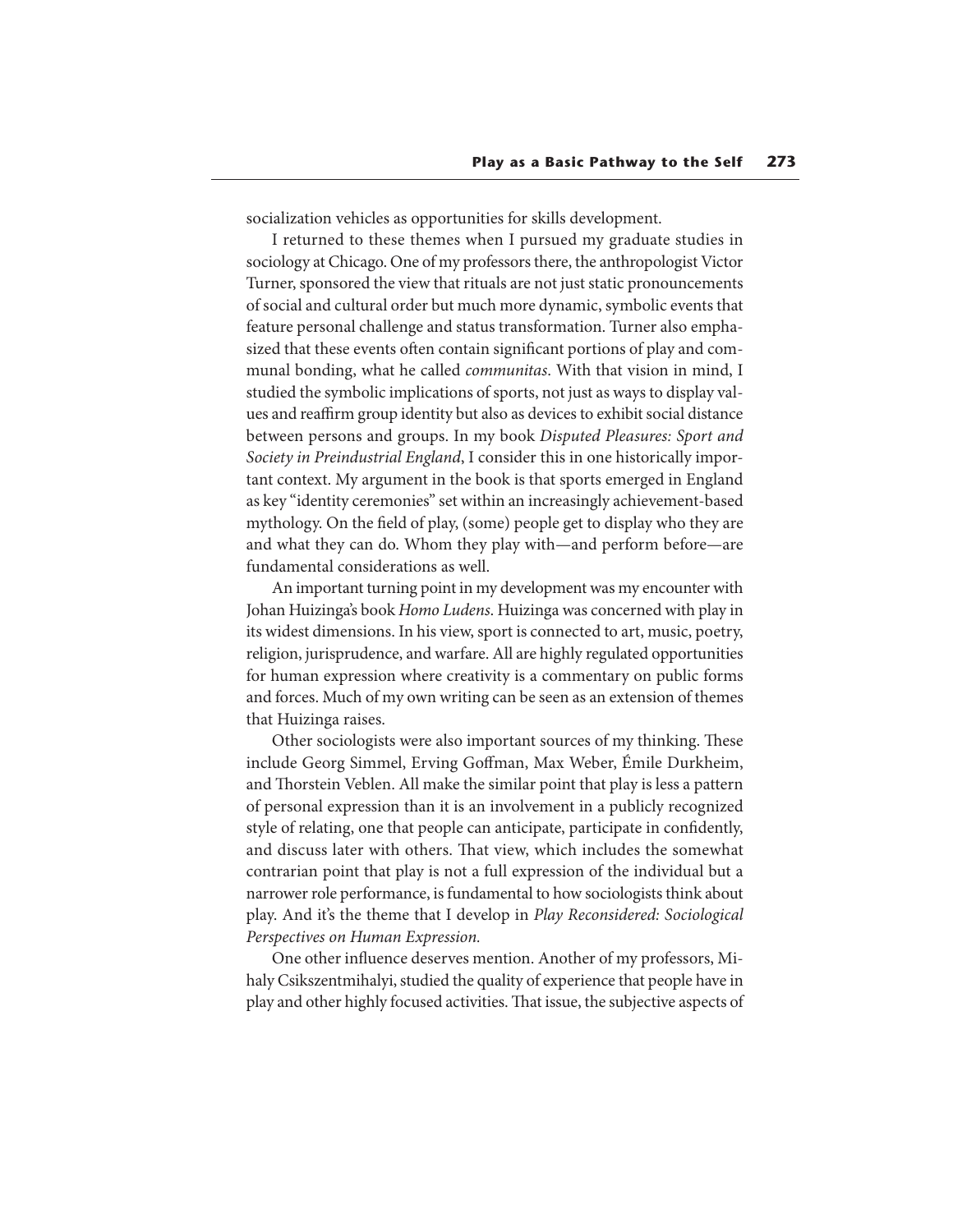play, has been a theme of my later work including my just-published book Play and the Human Condition. In that, I try to display the different kinds of factors—psychological, social, physiological, cultural, and environmental—that contribute to the combination of behavior and experience we call play.

**AJP:** Why is it important to study play?

- **Henricks:** Play has been neglected as an academic subject, and that is in part because of the continuing effects of an ascetic Protestant tradition that emphasizes work—and worship and rest—rather than expressive leisure. Even today, goal-oriented, work-like forms of play (such as sport) are publicly acclaimed. So are play forms that are creative and constructive, such as little children's building sandcastles and drawing pictures. However, the study of play also suffers from another problem: what I call the mystique of exoticism or exceptionalism. Play is often portrayed as some indefinable, special activity that is unlike anything else people do. Studying it too directly seems to contradict that precious, elusive quality. My view is that it is important to study play because play is important. It is not some special activity set apart but one of the most basic things that people (and animals) do. In much of my writing, and especially in Play and the Human Condition, I argue that play is one of the four fundamental forms of activity—the others are work, ritual, and communitas. Each is a pathway of its own sort, with its own pattern of meaning, construction, and sequence of emotional experience. Each pathway has its proper functions. For humans to flourish, they must practice, and comprehend the implications of, these different behaviors. All this is just a way of saying play is practiced—and studied—so that people better understand the range of their own possibilities. Play is not the only strategy for doing this, but it is a distinctive and crucial one.
- AJP: Why do scholars from so many fields study play?
- **Henricks:** Most things that people do avail themselves of study from many different perspectives. It is not inappropriate that academic disciplines develop those perspectives in sharp detail. A biologist needs to understand the intricate workings of the body; a psychologist, the mind's shifting patterns of thought and feeling. However, understanding any generally significant topic—love, war, racism, disease, and so forth—means incorporating multiple perspectives. In my writing, I tend to emphasize physiological, environmental, social, cultural, and psychological contexts or what I call "fields-of-relationships" that intersect to shape behavior and experi-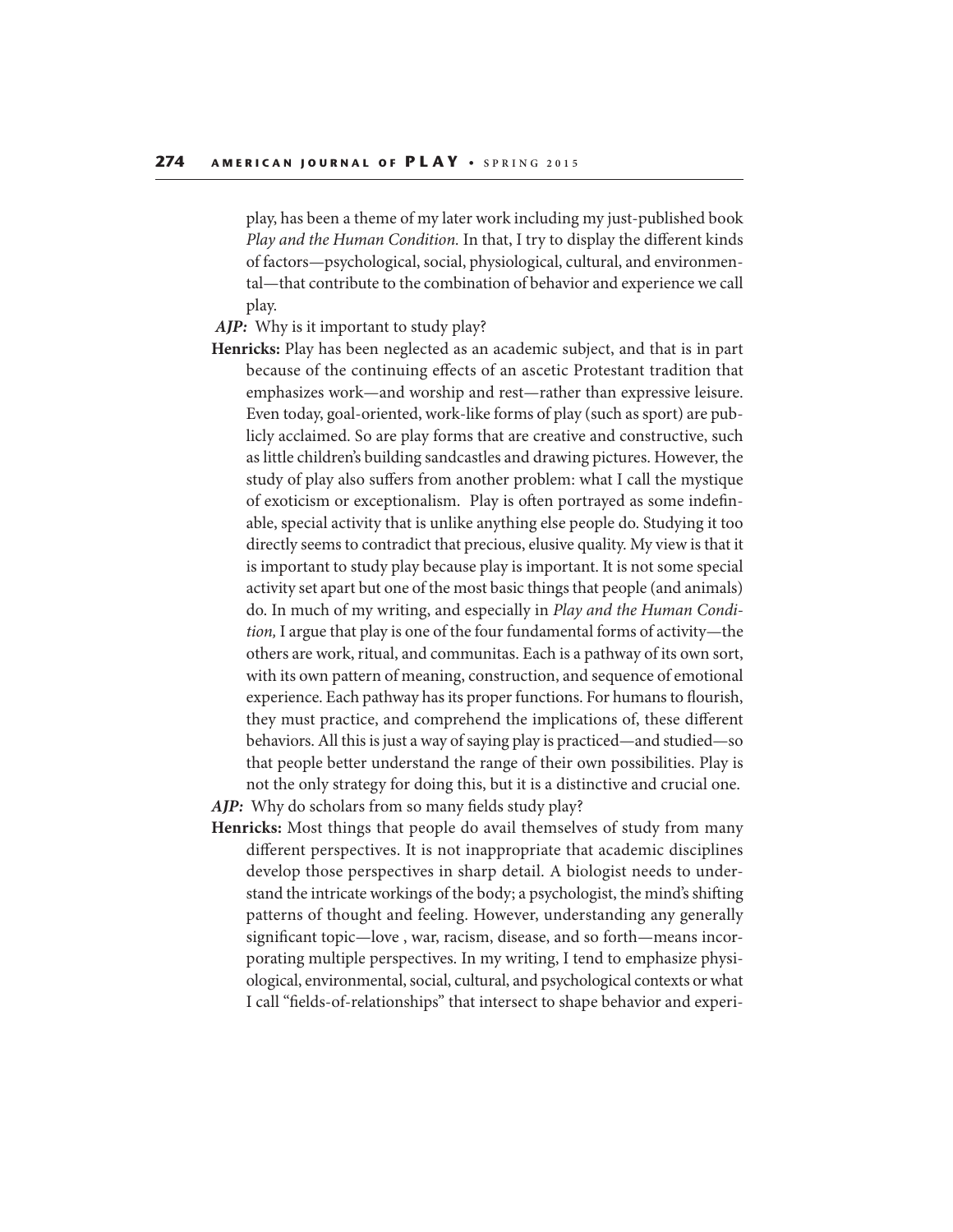ence. Play is not different from other significant matters in this regard. It is important to appreciate many kinds of factors, not just as causes but also as coterminous contexts and as consequences. The modernist (and positivist) tradition is to be extolled; but also crucial is the postmodernist tradition with its more interpretive style of knowledge making. And it's valuable to recognize, as Brian Sutton-Smith famously developed in his The Ambiguity of Play, that scholars may be working under the terms of different narratives or "rhetorics." Understanding play means integrating what has been learned from these various approaches.

- **AJP:** Which age-old questions persist unanswered among these various approaches?
- **Henricks:** Age-old questions persist because they cannot be answered or at least cannot be answered well enough. In the sciences, scholars gather facts that support or disconfirm hypotheses, but those propositions (and the theories that organize them) are understood to be continually in revision. In the humanities, scholars focus more on processes and implications of symbolic meaning making. In this latter case, the challenge is not to settle the world definitively but to approach it—and act within it—in more considered and compassionate ways. In the field of play studies, the basic questions that people ask—who, what, when and where, how, and why—are still to be answered. We continue to contemplate the character of play in general and seek to identify its many subtypes. We do not know enough about the different kinds of players (perhaps too much attention is given to young children). Concerns about the conditions supporting play (matters of when and where) remain. So do issues related to how people play. There are many ways that people express themselves; why are some avenues rather than others chosen? The ultimate question, of course, why, will always be a matter of some speculation. Once again, these concerns are not distinctive to play. For scholars questions of why people seek one another's company or fight or worship are challenges for every generation.

**AJP:** From which classic thinkers about play do we still have the most to learn? **Henricks:** In my view, play studies don't do a lot with the contributions of the classic thinkers. Societies like ours prize novelty, and in the academic case with what Ernest Boyer called the "scholarship of discovery." Whether through empirical findings or sheer exploit of logic, we want to make—and to receive credit for—new things. In that light, the classics exist as books for our shelves, documentation that thoughtful people in the past have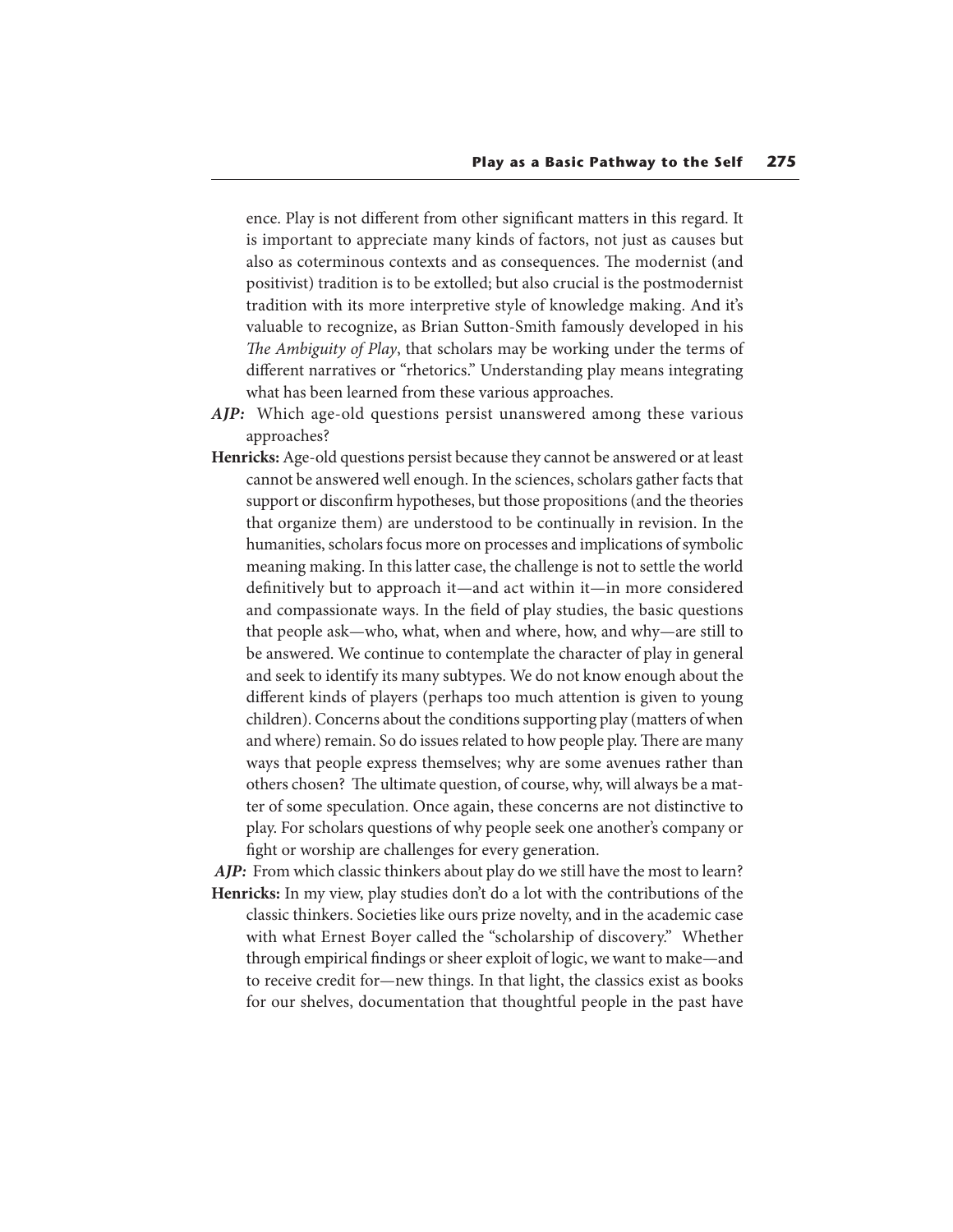considered these issues brilliantly. However, contemporary people, with their great armory of technical and symbolic resources, imagine themselves to have moved past these writings.

 Much of this is a misfortune. The classics merit that designation because they are wonderful examples of human thinking. And they are to be remembered as much for the questions they raise as for the answers they provide. Contemporary scholarship is often narrowly focused. The classics tend to be much more daring in their attempts to see the broadly human meanings of things and to speculate on the similarities between disparate activities. In my view, most of the classic writers on play—I'm thinking here of people like Karl Groos, Johan Huizinga, Roger Caillois, Jean Piaget, Erik Erikson, Lev Vygotsky, Georg Simmel, Gregory Bateson, and Erving Goffman—deserve revisiting. So do some of the scholars who will be remembered as classic contributors—like Brian Sutton-Smith, Vivian Paley, Robert Fagen, Joe Frost, Jerome Bruner, and Jerome and Dorothy Singer. Others include those in the rising tradition of postmodernism. Excellent thinking and sustained creative contribution are always scarce commodities.

**AJP:** Who has been the most unjustly forgotten? Who should we look at again? **Henricks:** There are many excellent writers on play who deserve more prominence than they currently receive. Brian Sutton-Smith's Ambiguity of Play and Mihai Spariosu's Dionysus Reborn are avenues to many of these. If I were to single out one writer for additional recognition it would be Karl Groos. His The Play of Animals and, later, The Play of Man are landmarks of thinking. He was a philosopher of aesthetics who organized the extant knowledge about animal behavior. His theory of play, usually interpreted as a practicing of the instincts, deserves reevaluation; for he argues that play effectively liberates creatures by creating more flexible behavior arrays. His theories of the motivating or psychological factors align with some contemporary views. And he merits special recognition for his attempt to show how the most spectacular symbolic exploits (including the pursuit of beauty itself) is an extension of our basic physical commitments. The animal behavior scholar Robert Fagen is a contemporary writer who now explores these themes.

**AJP:** If scholars in most other disciplines tend to think of individuals when they think of play, what kinds of special insight does the discipline of sociology bring to the study of play?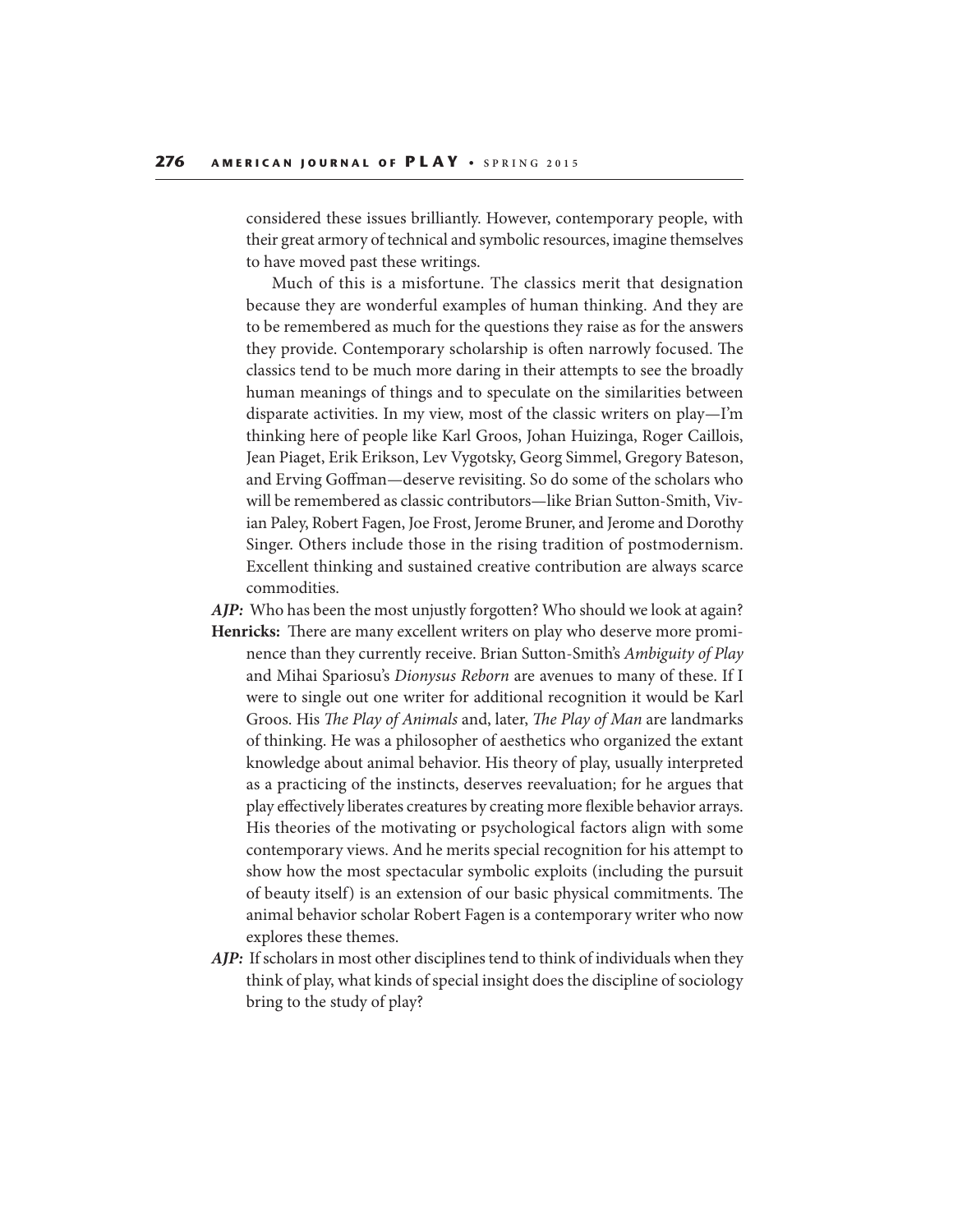**Henricks:** As you suggest, modern societies tend to support a mythology of individualism, which stresses how individuals can equip themselves for success in the world. Play, or at least play of a certain sort, is thought to assist with such development. Sociology, as the name implies, is concerned with the forms, processes, and development of groups and organizations, or even more broadly, with the patterning of human relationships. On the one hand, this means that sociologists are interested in how groups influence individuals. Typically, even in play, people do not act alone. They orient themselves to other people's thoughts and concerns.

 Social psychologists, such as George Herbert Mead, Lev Vygotsky, and Erik Erikson, emphasize this theme. However, sociology also changes the unit of analysis for play studies. Arguably, much play occurs because of the commitments of social units; and patterns of play are shaped by collective concerns. What this means is that sociologists are interested in the organizational composition of groups, their guiding culture (of beliefs, values, and norms), and their patterns of recruitment and socialization. They are interested in patterns of interaction and communication, effectively, who does what with whom.

 Other important themes include leadership, decision making, and forms of social hierarchy. Sociologists can focus on the extent to which play invokes qualities of conformity and group support, but they are also concerned with issues of deviance. An individualistic perspective misses many of these crucial elements. Education scholars consider some of these when they explore the culture of the school and informal play groups. However, for the most part, too few of these themes have been central to play studies. As Johan Huizinga emphasized, play marks the character of societies just as much as it marks individuals.

- AJP: Is your first major work about sport and play more a historical study because it reached back into the cultural values and characteristic social tensions of the preindustrial era? How did that come to be your first monograph?
- **Henricks:** My original vision for this project was to do a study of the sporting hero as this emerged in the American popular press. However, I quickly concluded that I didn't know enough about the fundamental importance of sport in society to do justice to that project. So I shifted my attention to what is arguably the key country in the development of modern sport, England, to learn what role sport played in articulating important social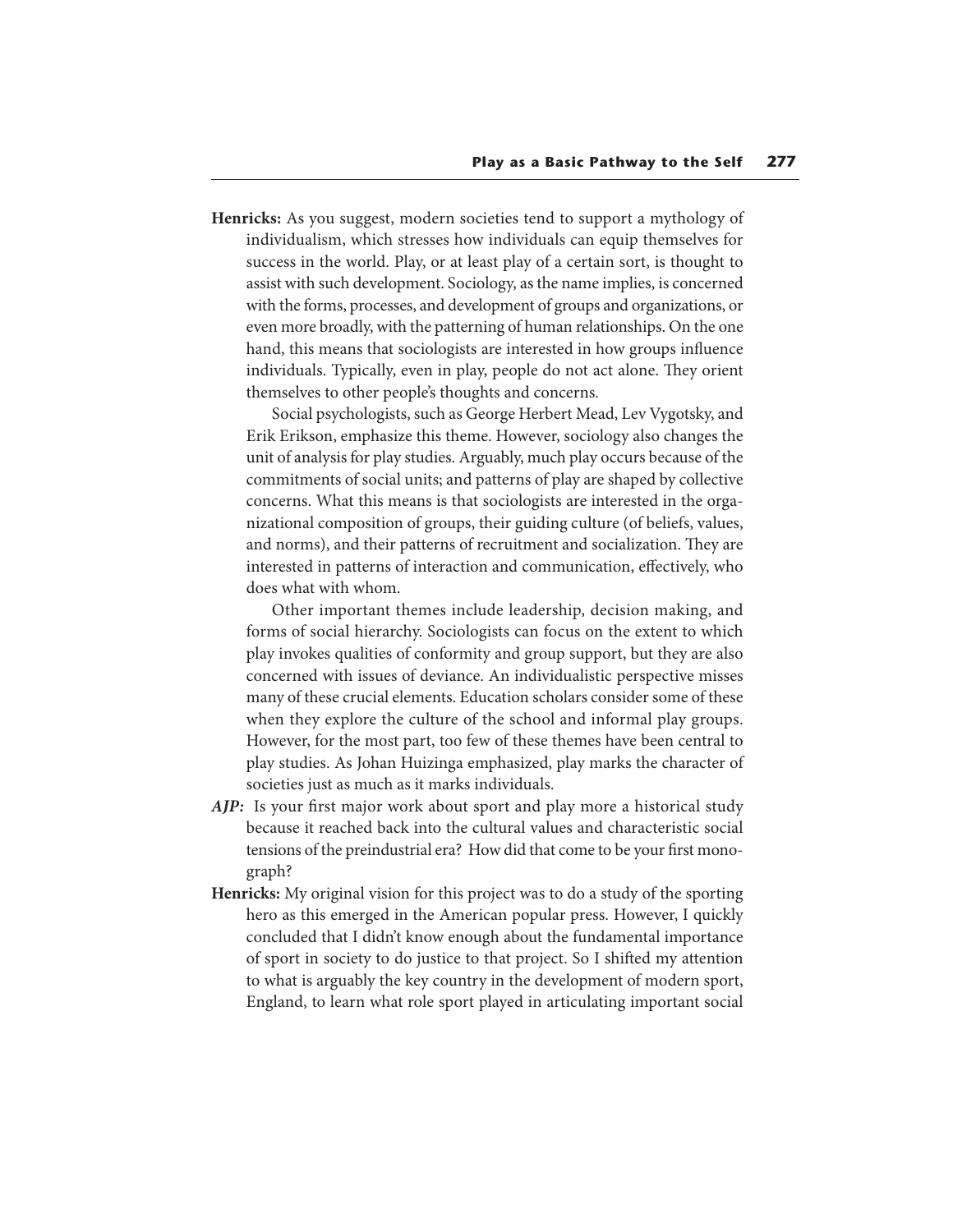and cultural themes. In *Disputed Pleasures*, I emphasized how sporting practices (again, who gets to engage in what kinds of activities with what kinds of people) was a marker of status differences and thus, group identity. I also wanted to show how and why sports changed—from their earlier centers in religious, communal, and political contexts to settings focused more on commercial possibilities and social association.

**AJP**: Would we recognize early sports as play today? Were early sports playful? **Henricks:** All sports are playful to the extent that they feature people's contesting the physical conditions of existence. Huizinga's theme of agon, or social competition, is quite secondary to this. Sports also vary in the extent to which they are guided by artificial conventions, such as rules, costumes, special grounds, and material implements. That point, it may be remembered, is central to Caillois's distinction between *paidia* (play in its more spirited, improvisational guise) and ludus (play that is more regulated or game-like).

 In my view, play has never existed in a narrow or uniform way. Rather there have been different play traditions. Established elites are more likely to sponsor highly regulated, even ritualistic play with others of their ilk. My own phrasing of this is to say that play of this type "idealizes reality." Differently, the folk tradition, although custom bound, was much more improvisational and licentious in its themes. During holidays or other free times, people explored new kinds of social relationships. That is to say, they used play to "realize ideals."

 Important also was the extent to which play functioned as an examination of community rather than individual identity. That theme is elemental to Huizinga's writing and to anthropologists who have studied sport. Those terms, elite and folk, are best used in a preindustrial context. Sport, like other institutions, adapted to the rising social-class system. Workingclass people, for example, have sports traditions different from those of the middle or upper class. As Bourdieu emphasized in his classic work Distinction, most people do not mourn the fact that they are unable to go yachting or play polo. Instead, they embrace their own play activities, body types, sexual styles, and so forth as ways to communicate with one another and negotiate their own places in their communities.

**AJP**: How did combat become sport?

**Henricks:** Sports, like other expressions of play, often have their basis in sometimes long ago practical contexts. For example, field sports were once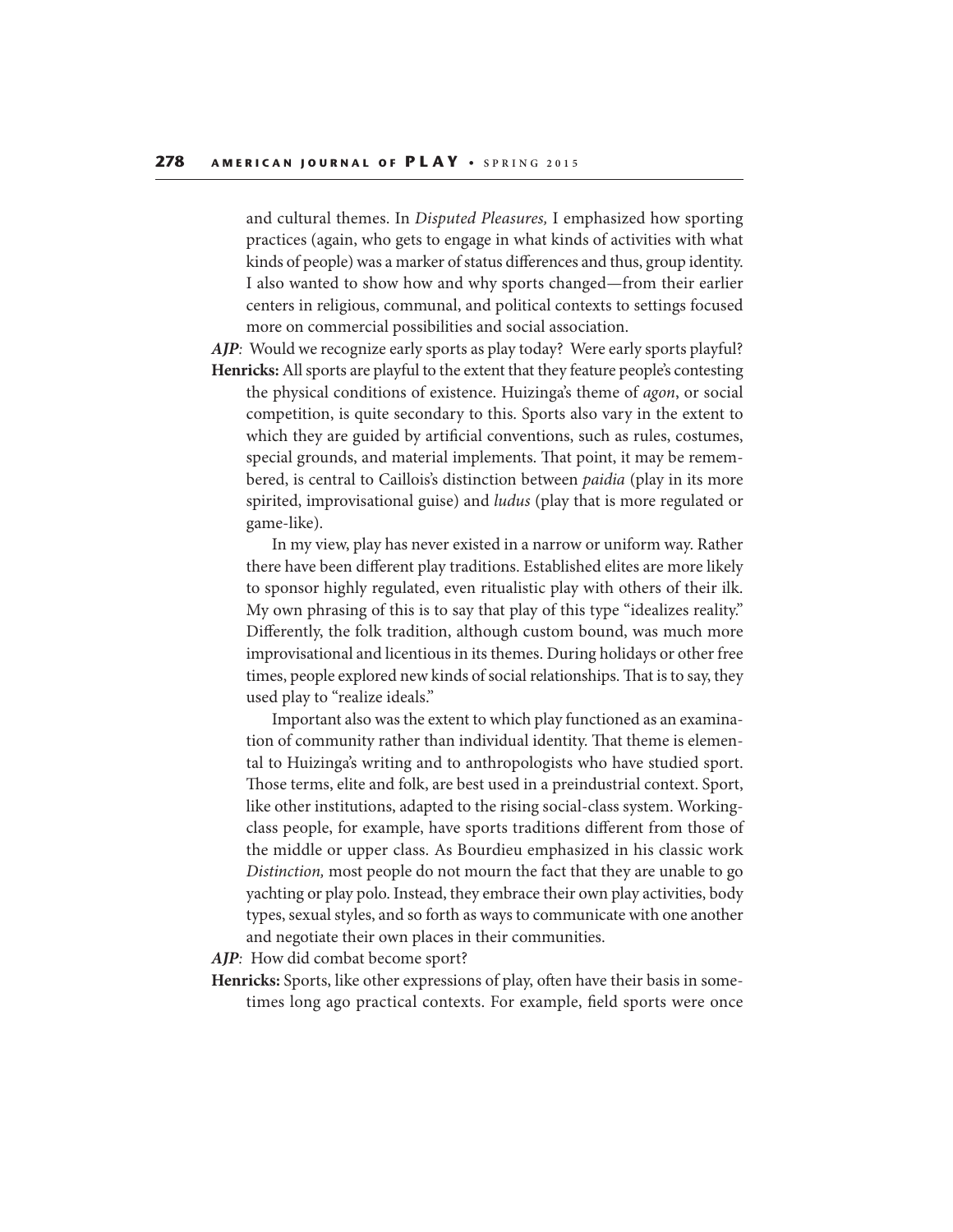closely connected to the provision of meat. Fighting sports were extensions of the need to defend oneself and assert dominance over rivals. And some sports, such as gambling or ritualized ball play, could be ways to discern the favor of the gods. Social contests in valued skills inevitably have societal implications. Public performers, be these individuals or groups, signify whether they are better or worse than their adversaries. Recognition, be it only praise or acknowledgment of superiority, accompanies such accomplishment. In the case of the military sports formalized by the feudal tradition, the invention of gunpowder and firearms suddenly devalued the mounted knight and his fortified castle. Older forms of military training (such as the melee, where groups fought collectively and took prisoners) disappeared; so did archery practice for lower-status groups. Instead, the legitimizing context for these types shifted to themes of health and fitness and to displays of competence (and character) before peers. As Thorstein Veblen develops, displays of knightly prowess (such as tilting at a ring from horseback or even with lances from a boat) were essentially public affirmations of the martial ferocity that formerly was a basis of the landowning class. More than that, these activities were acknowledgments of the primacy of the event's sponsor (typically the king) and of the willingness of all participants to abide by the new ethic of the courtier. Fighting sports continued to evolve. Fencing (once connected to dueling and other forms of sword fighting) had its day. So did boxing, where gentlemen took lessons to establish their "natural" superiority. Forms of ball play emerged as differing versions of violent resolve. All this is consistent with the emergence of a more individualistic and civilian ethic.

- **AJP**: How would you evaluate today's extreme sports like freestyle motorcross and snowboarding, parkour, or fell running?
- **Henricks:** In some ways, sports like these are throwbacks to premodern times, but they also reflect our contemporary, perhaps postmodern, era. To recall Sutton-Smith's rhetorics, premodern forms of play emphasize themes of community identity, fate, power, and frivolity. That is, they are occasions when people confront the transcendent realms of order that give meaning to their lives. Modern play, to continue his argument, emphasizes the rhetorics of self, the imaginary, and progress. Attention is placed on the development of the individual. I would add—and this is a theme I develop in Play Reconsidered—that modern play also tends to have an active, manipulative quality; it focuses on order making, it is goal oriented, even bureaucratic in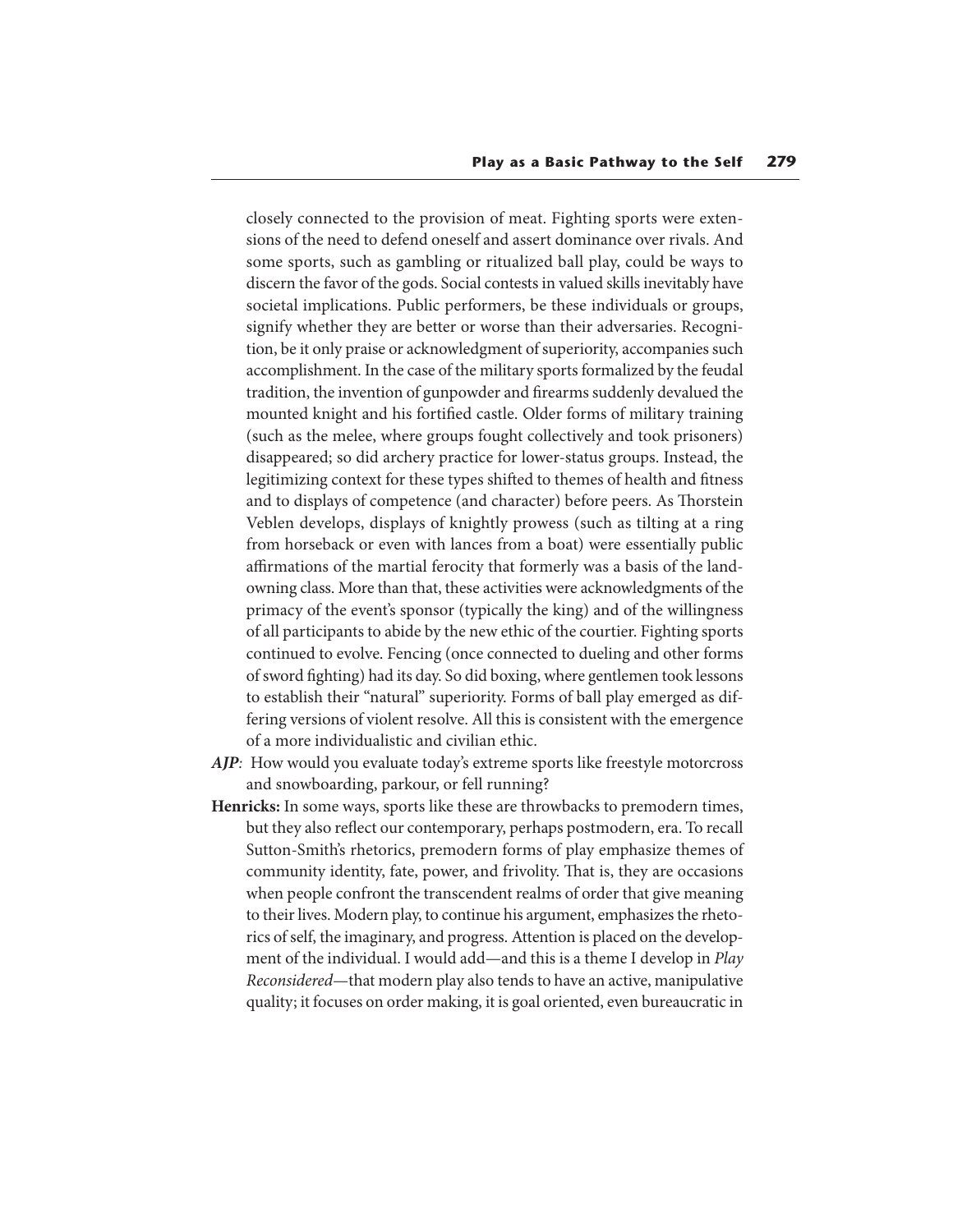its organizing principles. Modern play also tends to occur in the context of institutionalized games and it is primarily technical in its spirit (focusing on skills and effectiveness). Said differently, modern play features individuals coming together to manufacture and maintain a social reality and to negotiate their places within that artificially constructed framework.

 Many forms of postmodern play move past that civilizing mentality. Instead of seeking rationally governed, isolated individuality, players try to immerse themselves in their environments (be these cultural, environmental, social, psychological, or physiological). As in fell running, the aim is to be almost out of control, running madly through vertiginous terrain. Similarly, sports like ultimate fighting, motocross, and snowboarding push participants past the edges of polite, socially constrained behavior. Expressive style—and quality of experience—are as important as the occasion's outcomes. Caillois's premodern themes of ilinix (vertigo) and mimicry (participative involvement in otherness) are restored. So understood, postmodern play is not something people do to environments; it is something they do in environments. For such reasons, postmodern theories of play tend to combine my two different pathways of play and communitas. And I would add that the postmodern theme of players' willfully entering a situation and finding themselves fascinated by their own involvement is also prominent in Scott Eberle's vortex model of play that is displayed at The Strong museum.

**AJP**: Is suppressing fear fundamental to play and games?

**Henricks:** In Beyond the Pleasure Principle, Sigmund Freud addressed this very issue. In his earlier theories, he saw play essentially as a form of wish fulfillment, a quest to satisfy libidinal desires. In Beyond the Pleasure Principle, he saw that play might also be a form of instinctual renunciation, a process of holding off or controlling those desires. More than that, ego control provided a certain pleasure of its own sort. Sutton-Smith has argued that play features a provocation of the so-called "basic" emotions—fear, anger, surprise, disgust, sadness, and happiness. Other important feelings, such as shame and anxiety, may also be involved. When we play, he says, we create situations that exhume these basic feelings. Our behavior is an act of reacquainting ourselves with the implications of these and of learning how to manage them.

**AJP**: Do you agree that play arises in these emotions?

**Henricks:** My own view is that play typically features a conversion of these primarily negative emotions. That is, and following Freud, players cre-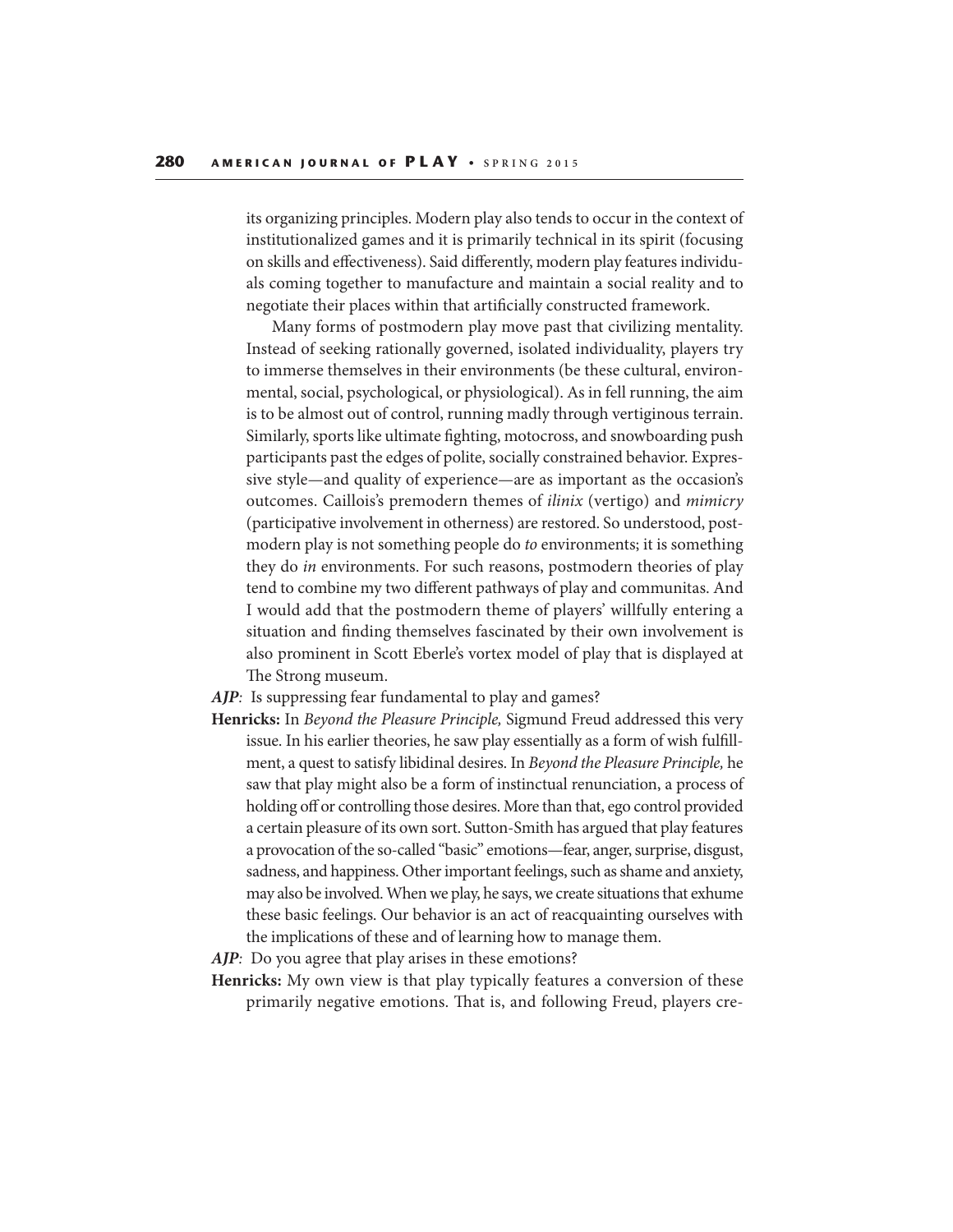ate situations that produce versions of these feelings, but those situations usually protect players from the negative outcomes (such as death itself) that are sometimes associated with them. Moreover, play emphasizes individuals' attempts to control their own behavior and experiences, including complicated processes of emotional management. As I develop in my book Selves, Societies, and Emotions: Understanding the Pathways of Experience, I believe that play offers a layer of largely positive feelings that covers difficult circumstances. That emotional sequence begins with curiosity, a positively toned feeling of anticipation. Within the play event itself, there is an alternation between fun (feelings of exploration and disorder) and exhilaration (pauses that feature feelings of restoration and order). At the event's conclusion, there is a feeling of gratification, the sense that one has produced a good time by acts of daring and skill. Other kinds of behavior, such as work or ritual, produce different emotional sequences. Said most plainly, we go to haunted houses or engage in Bungee jumping because we believe that we can court emotional danger and emerge from this triumphant.

**AJP**: Do we know when notions of fair play arose—and from where?

Henricks: This is a difficult question, and I can only speculate on the answer. For his part, Huizinga believed that cheats (who want to win so badly that they are willing to break rules) and spoilsports (who commit the much more dangerous act of declaring the whole affair ridiculous) are inevitable dangers to play. Ideas about what kinds of play are fair reflect the values of the society under consideration. Premodern societies sometimes embraced mythologies with themes of trickery, magic, seduction, and displays of overwhelming force. For example, the myths of the Greeks are filled with accounts of gods and heroes tricking one another and exacting horrible punishments on losers. Ideas of fairness in play, or at least fairness that resembles our sense of it, may be associated with the concept that dispersed persons can be brought into situations where they will interact (and compete) under the same standards and otherwise be treated as equals. It is also presumed that participants will accept the results of those undertakings. The ancient Olympic Games, where participants were representatives of rival city-states, are examples of this. And this theme is also prominent in Norbert Elias's monumental study, The Civilizing Process, which emphasizes how a dispersed, rural nobility was brought into the sphere of the royal court and put under a common set of manners. Fairness, again our view of it, has much to do with the project of suspending the most dangerous forms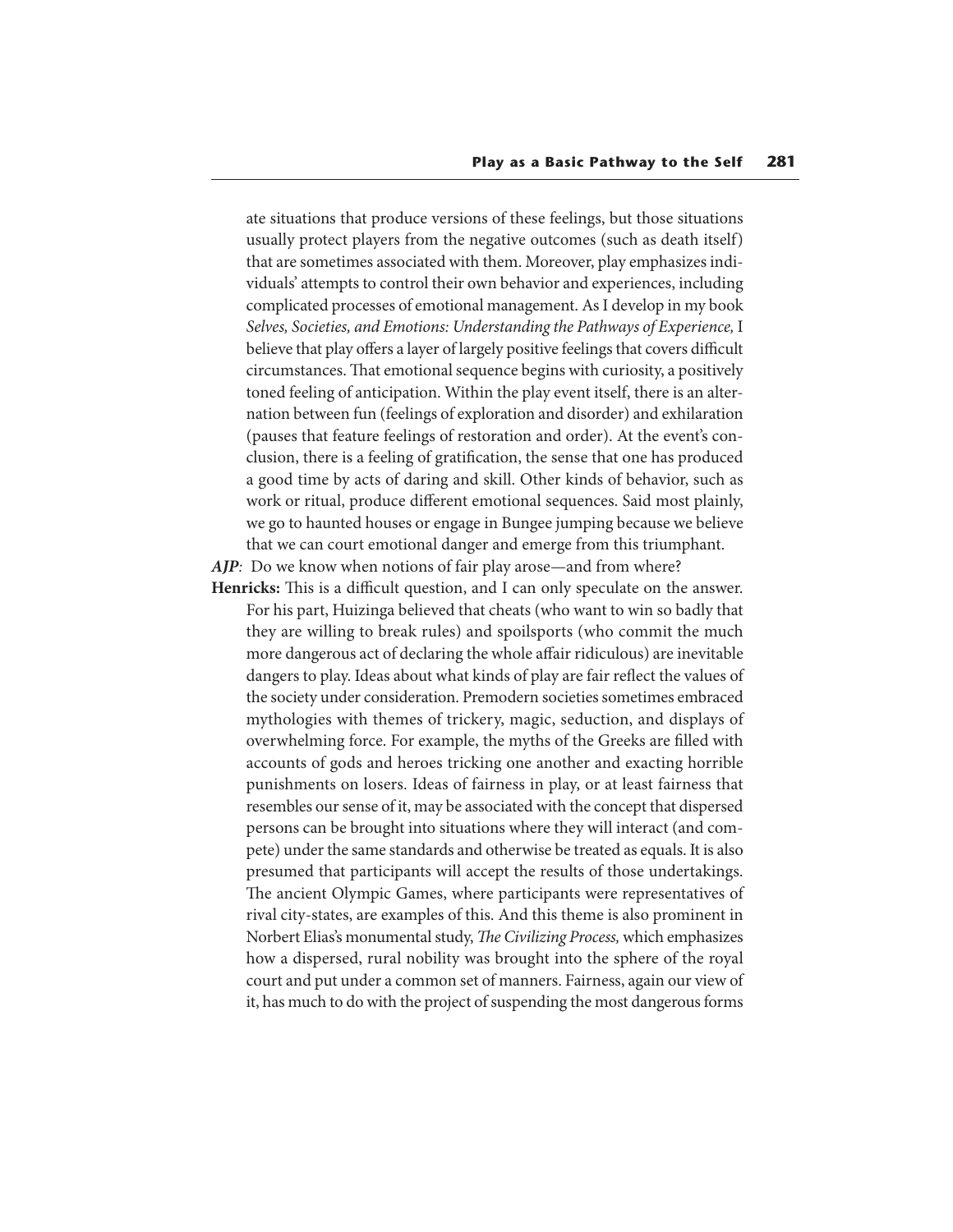of hostility, equalizing conditions of interaction, and willfully supporting a common code of values. Play, temporary as it is, does this routinely. At least it does this when there is concern with the quality of every person's experience. For such reasons, Huizinga considered it crucial to societal self-awareness and cultural development.

- **AJP**: What did Huizinga mean by his characterization of play taking place within a magic circle?
- **Henricks:** Huizinga was very committed to the idea that societies should foster the play spirit. They can do this in part by creating socially protected circles (that is, settings free from external interference and the rule of consequence) where people can explore the meanings of their lives. Huizinga also welcomed the agon, or social competition. His great contribution was to see that this pattern of protected competition transcended sports and games to include displays of song and poetry, riddling contests, philosophical bombast, civic debate, ritualized warfare, and many other forms. All of these types of spirited, protected engagements are, in form and function, play activities. Or at least they are play when participants are allowed to compete with one another without worrying about the ramications of their actions. Huizinga believed that the best societies allow people to enter these glorious, carefully bounded moments. That's why he preferred the preindustrial period to our own more self-conscious, future-oriented times.
- AJP: Why is play so hard to define?
- **Henricks:** Play is hard to define because it is a pathway of expression that touches on many aspects of what it means to be human. Play can be focused on different elements of the world (cultural, environmental, physiological, social, and psychological). It can be highly organized (ludus) or quite informal (paidia). Some play seems to be order seeking; other play revels in disorder. Sometimes players operate from positions of power or control. Just as frequently, they occupy positions that are more subordinate, marginal, or deeply engaged. Because players explore what it means to be situated in the world, it is appropriate that their activity should be difficult to describe. Having said that, I don't believe the problems inherent to defining play are so different from those related to other forms of human involvement. Attempts to define love, religion, ritual, community, aggression, and so forth quickly encounter the same kinds of complexities.
- **AJP**: So is it possible to comfortably characterize play, and if yes, then how would you do it?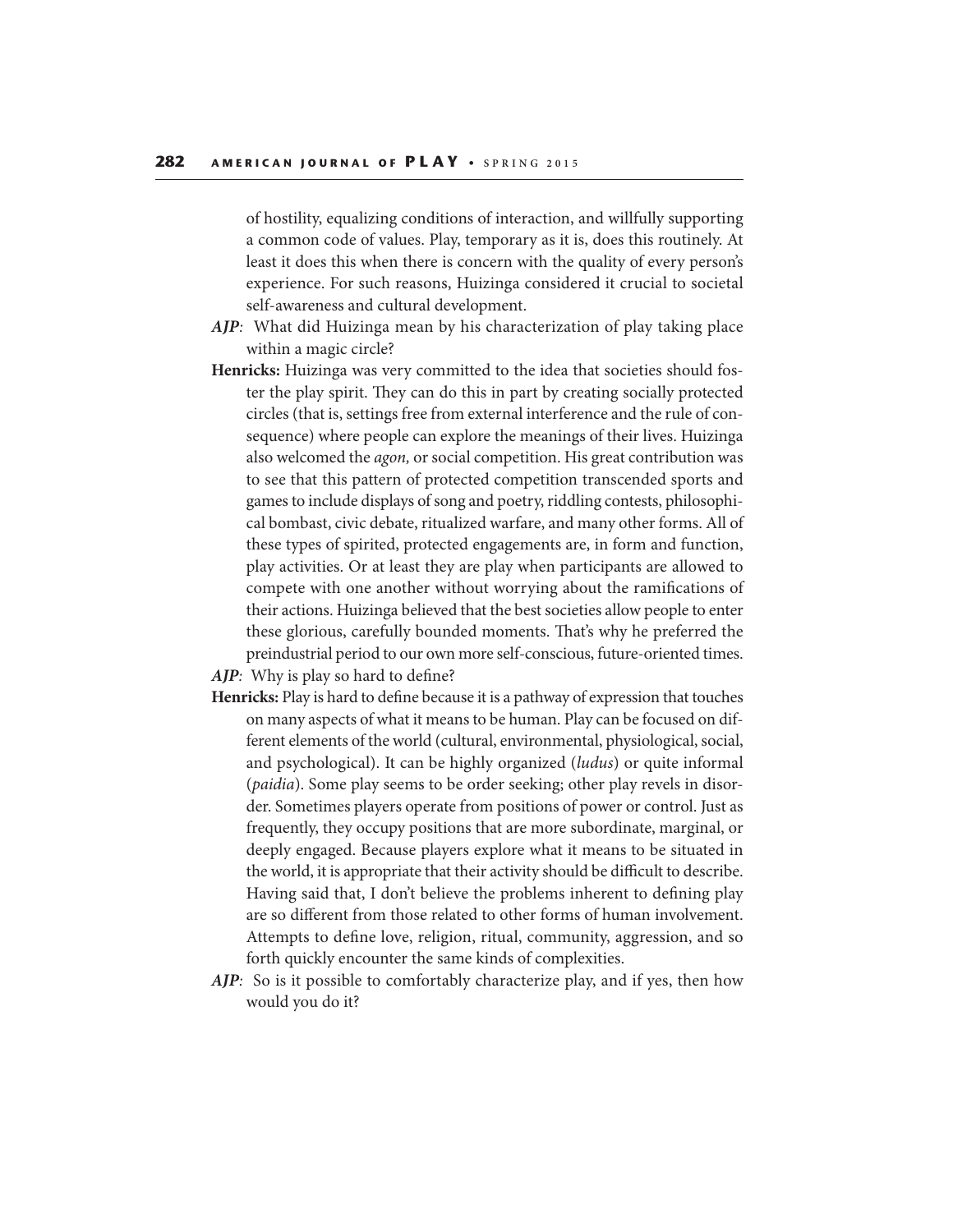**Henricks:** My view, and it's one I hold strongly, is that contemporary play scholars do have a loose consensus about play characteristics. To be sure, individual theorists emphasize different aspects of play and favor different examples of it. Piaget's vision of play differs from Sutton-Smith's, Freud's differs from Vygotsky's, and so forth. However, that is because these theorists focus on specialized versions which can be placed into a more general theory. To characterize play, one must first be clear what aspect of the behavior is being considered. That is, play can be seen as a pattern of individual action, some commitment of individuals to confront the conditions of their existence. A different approach is to emphasize play as a pattern of interaction, some quality of give-and-take between the player and the play object. That more dialogical perspective is different again from seeing play as an activity, some longer stretch in space-time in which participants moves coherently through stages. Within the social sciences, psychologists tend to emphasize the first perspective; sociologists, the second; and anthropologists, the third. I should add that some theorists emphasize that play is not just behavior but experience, some awareness of circumstance that may exist as an orientation (sometimes called "playfulness"), as a quality of involvement in present-time happenings, and as a reflection on what has occurred. Finally, play can also be seen as a special pattern of meaning construction, some process by which participants make sense of what is occurring both within the event and between that event and its wider surroundings.

 As I describe in Play and the Human Condition, contemporary scholars tend to characterize play in very similar terms. To use my own summarizing words, play is transformative (featuring an assertive stance toward the world) and consummatory (focusing on achievements and experiences within the event itself). It is *contestive* (featuring a vigorous exchange between player and play object) and largely unpredictable (prizing unforeseen circumstances). It is self-regulated (relying on participants to begin, sustain, and monitor the event) and episodic (centering on limited bursts and repetitions of action). The first two terms refer especially to play as an action; the second two, to play as interaction; and the last two, to play as an activity. I also believe that play has an anticipated emotional sequence from feelings of curiosity to in-process feelings of fun and exhilaration to feelings of completion called *gratification*. Finally, and perhaps most importantly, play features an ascending pattern of meaning construction, both within the event itself and between the event and its external surroundings.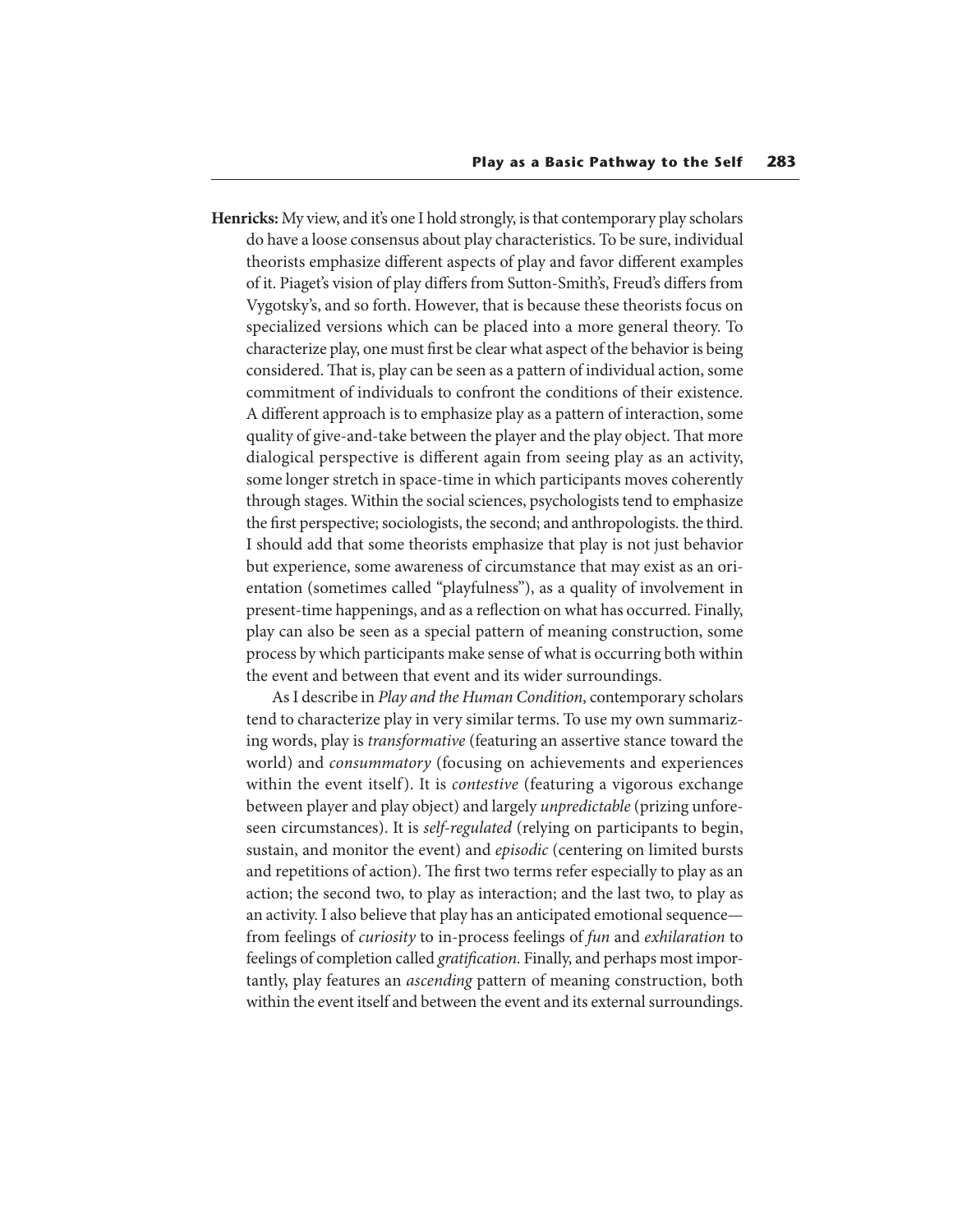What that means is that participants focus on the particularities of what is occurring and move the event forward through self-willed transformations of these. That emphasis on the momentary and impulsive differs from activities where people understand themselves to be linked to the world outside the event and accept those external standards as guidelines.

We should not expect that any single definition for play will be established. But it does seem crucial, at least to me, that scholars compare play to other, similar activities. Many of the qualities described above are shared by other patterns of behavior. What makes play different is the way these qualities combine.

**AJP**: What is the role of free choice in play?

- Henricks: The idea of freedom is a complicated one. Indeed, it is possible to claim, as some philosophers do, that humans have very little freedom, as their thoughts and behavior exist amidst often unacknowledged contingencies that urge them in one direction or another. In general parlance, however, it is reasonable to talk of freedom as conscious, self-willed choice-making among alternative courses of action. Most people who have studied play emphasize this theme. Playing creatures are those that have some ability to pause, plan, and evaluate action—and to do this on their own terms and timing. In such ways, they expand their behavioral arrays and free themselves from narrowly biological directives. My own approach to this question is to emphasize the different kinds of choices that players can make. These include first the choice of whether to play or to pursue another type of activity. A second set of choices involves establishing the frame for the event. This means selecting a specific play activity, picking a time and place for it, determining who will be allowed to play, setting rules, and determining stakes. A third set of choices involves the administration of within-frame events. This means the ability to start and stop action sequences, to control the direction of these sequences, to administer rules, and to determine a conclusion. Finally, there is the matter of determining beyond-event connections. Smaller issues here include deciding what resources to bring into (and out of) the frame, being able to quit the play setting, and perhaps most importantly, deciding what the activity means. To be sure, in real play, nonplayers may control many of these choices. But in the ideal, activities where players themselves control these issues are rightly called "play."
- **AJP**: If we play freely, does that mean that when we play we also play spontaneously?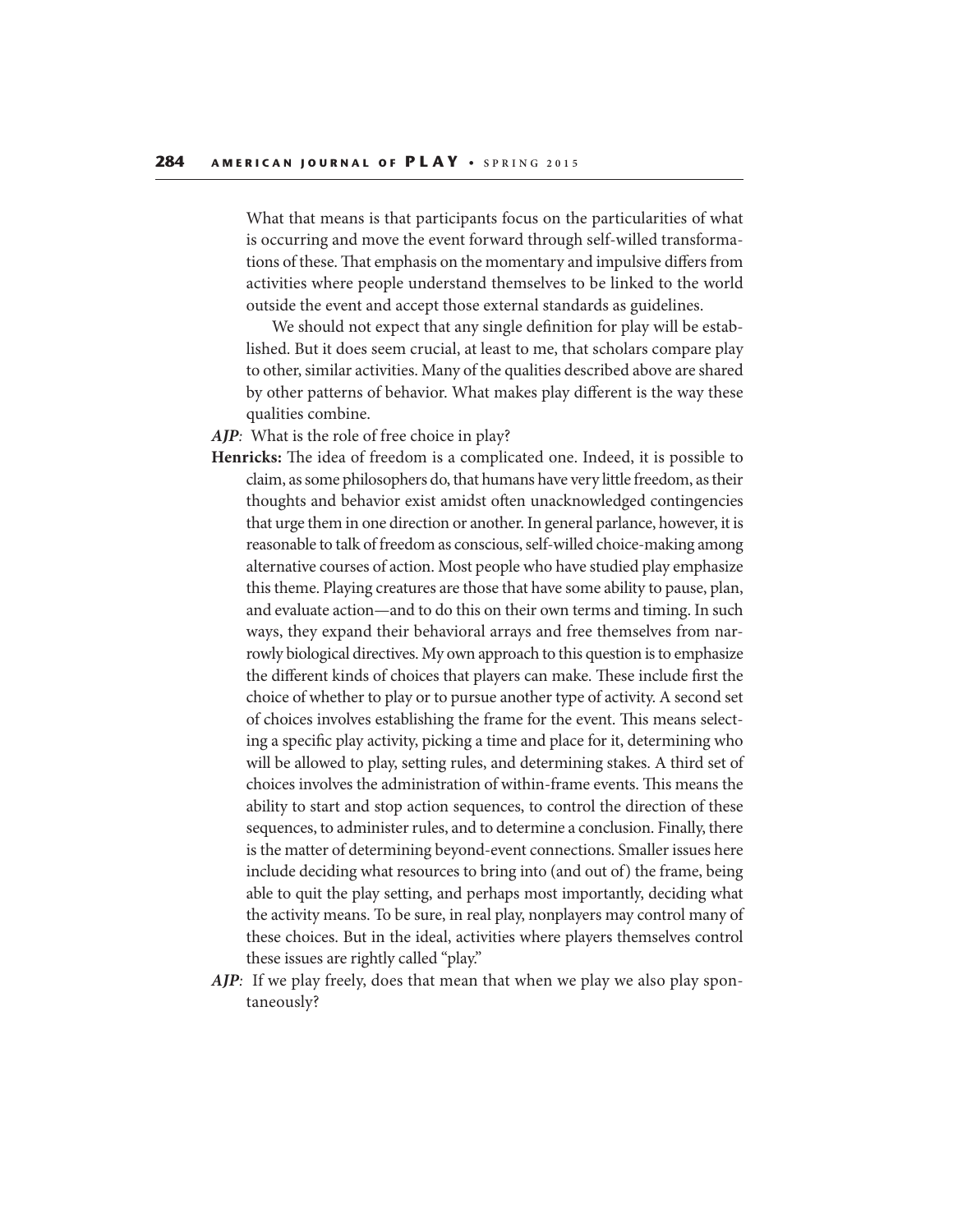- **Henricks:** I do think that play in its most idealized form centers on the player's recognizing and responding to quickly changing, and highly particular, occurrences. Caillois's concept of paidia captures this sense of the improvisational, momentary, and impulsive. To that degree, play is a rebellion against fixed patterns. Although play celebrates personal control and selfdirection, it's worth noting that impulsiveness is not equivalent to compulsiveness. The latter term suggests that people are trapped by enduring psychological commitments that they can't seem to shake. Impulsiveness denotes a more momentary, and situation-based, orientation. For example, we're driving somewhere and suddenly decide to take a different route. The possibility for impulsiveness is a major portion of play's charm. In play we can suddenly choose to do unusual things because that choice is largely consequence free. But impulsiveness, essentially the rule of whim, is also one of the play's dangers. People cannot live only in the moment. Quite the opposite, most of life demands careful, long-term planning. Play (and communitas) encourages short-term involvement. Ritual and work narrow action strategies, acquaint us with obligation, and prepare us for enduring relationships with externalities we cannot control.
- **AJP**: Is freedom of choice consistent with making rules or employing referees in play and games?
- **Henricks:** This question confronts directly an issue that was central for both Huizinga and Caillois. Huizinga found it somewhat paradoxical that play is both an exercise in order making and in order breaking. Rules are necessary elements of play, but so are creativity, competition, and irreverence. Caillois opposed the spontaneous form of play (paidia) with the regulated form (*ludus*). For him, *ludus* is the more advanced pattern for artificial conventions (both formalized challenges and restrictions on permissible responses) that help players move beyond what we would call their comfort zones and make them recognize the legitimacy of other people as reference points for interaction. In much the same way, Vygotsky emphasizes the role of other people in helping children become what he calls a "head taller." When we play with others, our playmates both cooperate with us and challenge us in unexpected ways. Together, we reach understandings—essentially rules—that help us move forward in these situations and, perhaps, in other life settings as well.

**AJP**: What is your view?

**Henricks:** My own inclination is to follow Bateson's and Goffman's ideas about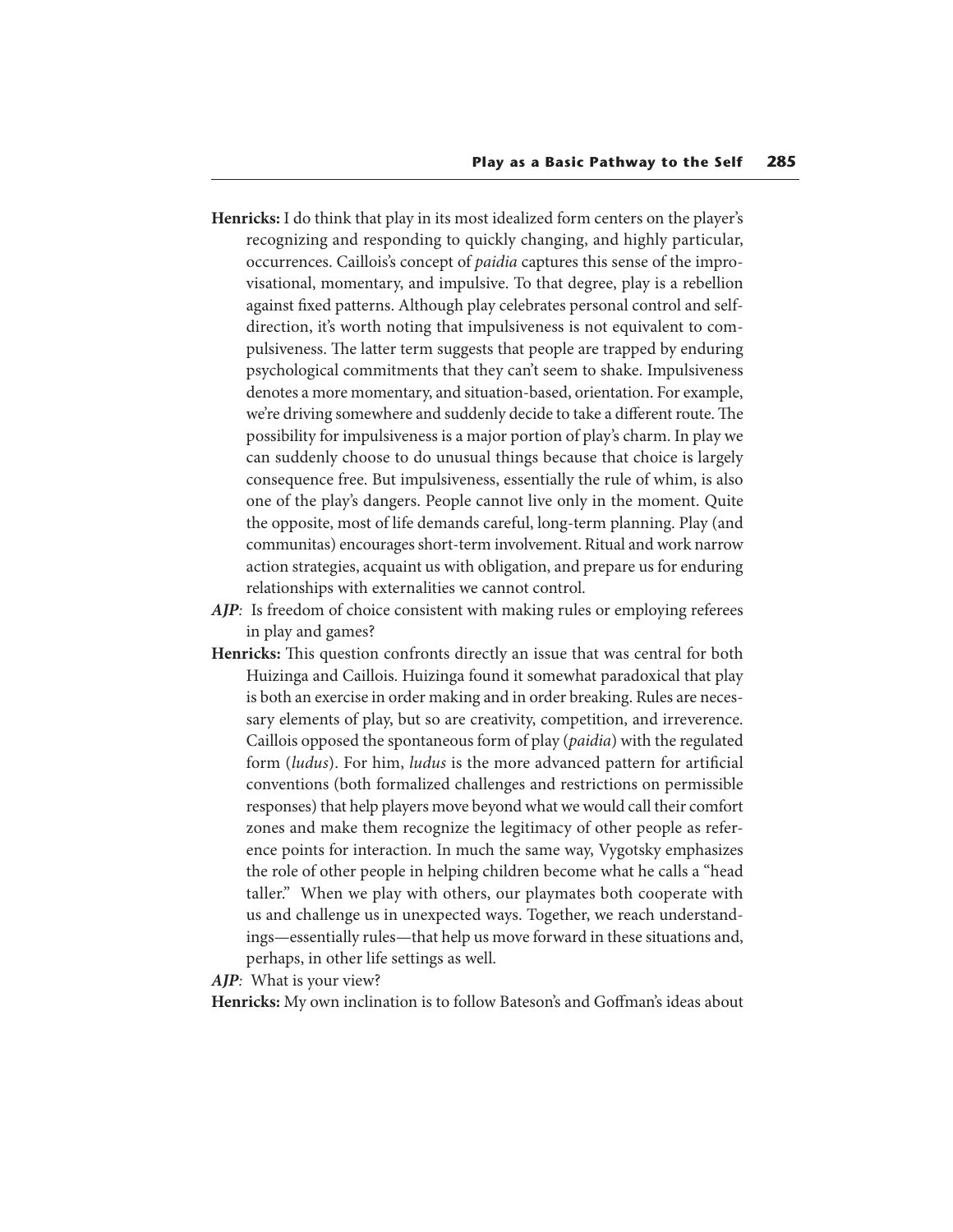framing. In acts of play (alone or with others), we impose expectations on a course of behavior. Making these expectations public (as in a game) allows others to participate with us. Just because we erect what are often very elaborate rule systems, we are able to focus our attention on a quite limited range of actions (for example, putting one block on top of another or throwing a ball at a basket). That part of the situation becomes clearly contested, or put in play, while other parts are held steady. So, yes, freedom of choice can coexist with rules. Ideally, players themselves establish and administer their own rules, as I have discussed. I also believe that they should give their assent to the rule systems they will abide by. But even when they don't (as in the case of institutionalized games or when referees are present), other forms of choosing may be intensified. For example, tremendous emphasis may be given to action strategies, physical maneuvers, or team cooperation. That's what happens in highly organized sports. There is value in learning how to be focused in such ways; but it does mean that one important aspect of play—negotiating and managing rules—is removed from consideration.

**AJP**: Do rules make play more or less predictable?

Henricks: As I noted, I believe that one of play's defining characteristics is its relative unpredictability. Unlike work and ritual, where we want to establish (and feel comfortable with) clearly defined paths of action, play courts the unexpected and various. If throwing a ball back and forth with someone becomes too boring, we may vary the distance or experiment with styles of throwing. We like games, in large part, because we do *not* know what will happen in them or how they will turn out. On the one hand then, rules do make play more predictable because they define (and therefore narrow) choices about times and places, equipment, goals, and permissible behaviors. When we meet our friends to go shopping or play basketball, we anticipate an event of a certain kind. Indeed, we may even have rules that prohibit us from talking about work or relationship problems. We do this so we can "get down" to playing. However, rules also help people break out of their own habits and limitations. When we accept rules, we adapt ourselves to their requirements. Those requirements may be quite difficult for us to meet. Externally imposed rules create situations we have not encountered before. Repeatedly, as when we play the computer game *Tetris*, we encounter failure and must manage the emotions pertinent to this. Most coaches, I should imagine, continually raise the difficulty levels of the challenges for their players.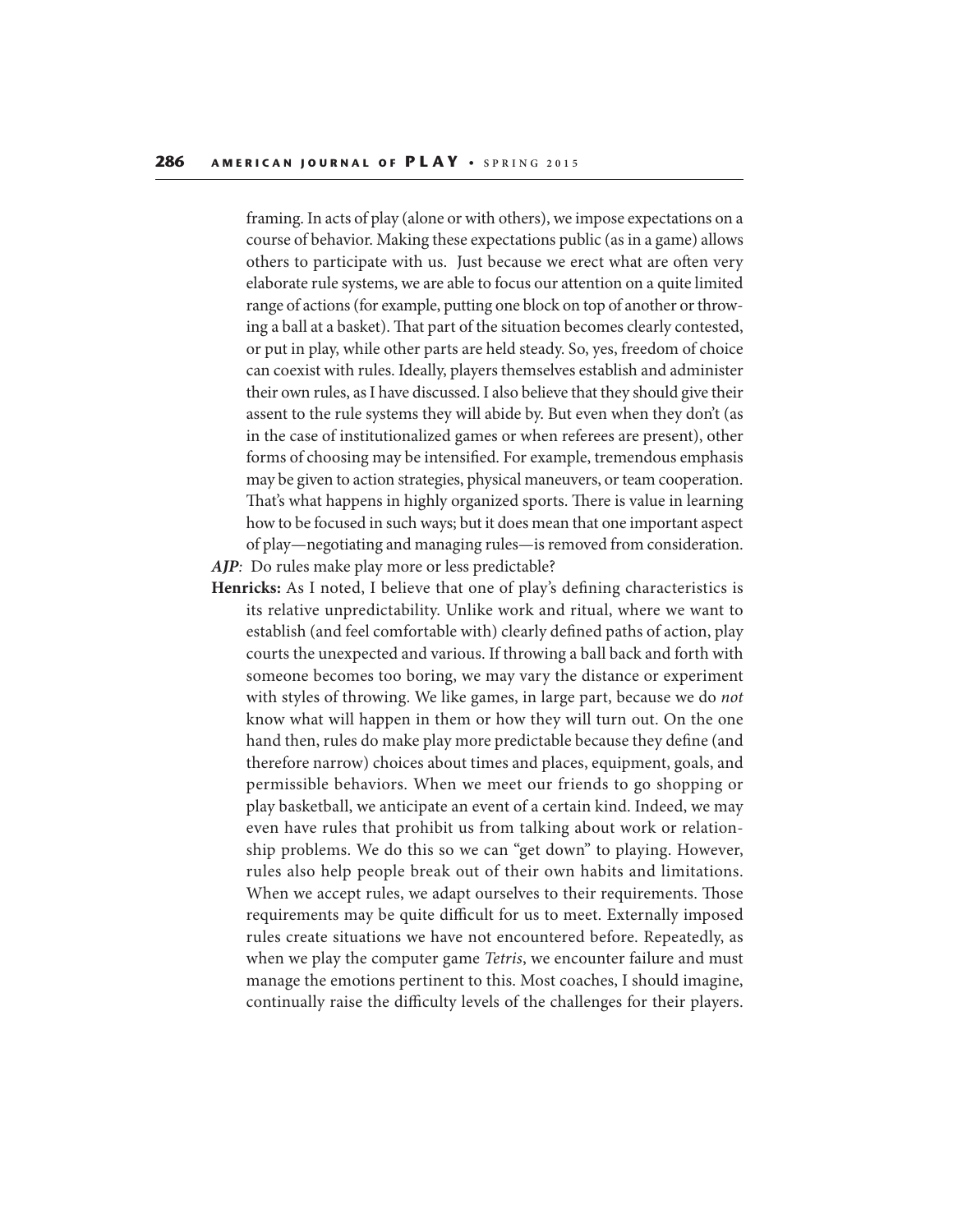Rules, as systems of artificial constraint, are used in this way to make accomplishment unpredictable.

**AJP**: What is the relationship of play to chance?

Henricks: Caillois, you may recall, identified the exploration of chance or fate (alea) as one of his four fundamental types of play. He believed that the combinations of chance and competition (agon) are showcased in the play events of modernizing societies. And he criticized Huizinga for not giving enough attention to gambling. As you might imagine, there are different ways to think about chance. In some ancient societies, chance was connected with the unpredictable interventions of the gods and even with the concept of fate—that there is a predetermined path for our lives that is known to the supernatural but not to us. For us moderns, chance is identified more with the random concourse of materiality. In our world, so many things are going on that we cannot possibly comprehend or predict them all. The next card dealt to us may be the queen of spades; the next car crossing a busy intersection may veer and hit us. Theorists of what is called the "risk society" describe our attempts to insure ourselves against improbable occurrences. They also stress that many of our uncertainties are humanly caused.

**AJP**: Does play insulate us against uncertainty and the unknown?

**Henricks:** In my opinion, and as I have discussed, one of play's key contributions is to help people confront and manage negative circumstances and the emotions that accompany these. When we play we put a positive tone on feelings like fear and disgust; we also do this with another of the so-called basic emotions—surprise—which, in its stronger form, we call anxiety. Sometimes we worry because something has happened (perhaps a doctor has told us that our child has a serious illness), there may be quite serious ramifications. Less rationally, perhaps, we worry that such an event may happen. In extreme cases, our worry is paralyzing.

 When we play—and this is especially the case in the role-playing techniques encouraged by some therapists—we intentionally create unpredictable situations and explore the implications of these by acting and talking them out. Ideally, we learn that there is a limited range of likely implications (perhaps the therapist performs some of these). We see that some of our strategies for dealing with the situation are perhaps better than others. Even more ideally, we gain some feelings of assurance about our abilities to manage what the world has in store for us.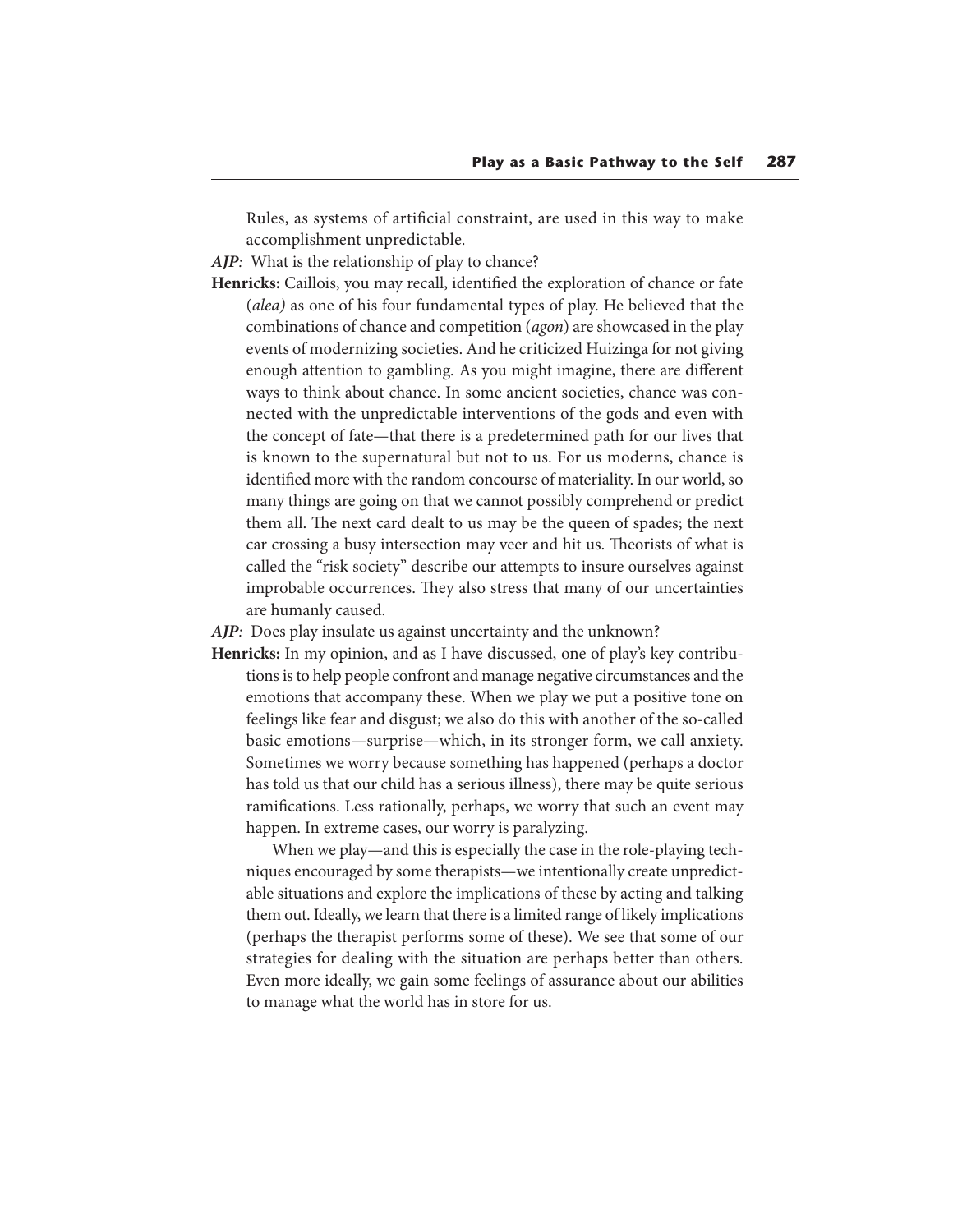Although gambling may seem quite different from this, I think gambling shares play's general theme of allowing people to confront the unknown, to control it in whatever limited ways one can (perhaps through special techniques or lucky charms), and, most importantly, to manage one's emotions in the face of negative outcomes. Chance offers similar opportunities in sports where the errant bounce of a ball may prove decisive. And in some cases, at least, players willfully handicap themselves so that the best player or team does not always win. Like play-fighting animals, human players may intentionally alternate positions of dominance and submission. They do this both to make activity reasonably appealing for all but also to provide a range of circumstances that includes difficulty and displeasure as well as their happy opposites.

**AJP**: Would you say more about your concept of disorderly play?

**Henricks:** Brian Sutton-Smith and Diana Kelly-Byrne have argued that play is both equilibrating and disequilibrating. That is, players try to establish stable frameworks to operate in and pursue clearly conceived end points; but they also want that process to feature elements of resistance, competition, and uncertainty. I agree with that view, but I also think that forms of play differ in the degree to which they prize order and disorder. For example, Sutton-Smith himself tends to emphasize types of play that are disorderly and rebellious. His accounts sometimes describe little children doing and saying what are to adults improper things. There are many reasons for deviant, or naughty, behavior but one surely is individuals' needs to test limits. Playing in disorderly ways means deconstructing (to use a postmodern term) the meaning systems and patterns of relationship that are normative for societies. By teasing, mocking, breaking rules, and so forth, one gains a better sense of which forms are solid and which are insubstantial. One learns what he or she can get away with. Forbidden terrain is inhabited and explored.

The opposite approach, which perhaps has been dominant in play studies, is to emphasize the themes of order making, cooperation, and rule observance. Play of this sort—such as building sandcastles, carefully painting pictures, and participating amiably in games—is consistent with most adults' ideas about socialization and civility. Furthermore, and this theme has been championed by Jerome and Dorothy Singer among others, adults have a proper role to play in children's imaginative activity and social development. Personal impulsiveness, indulgence, and excess should not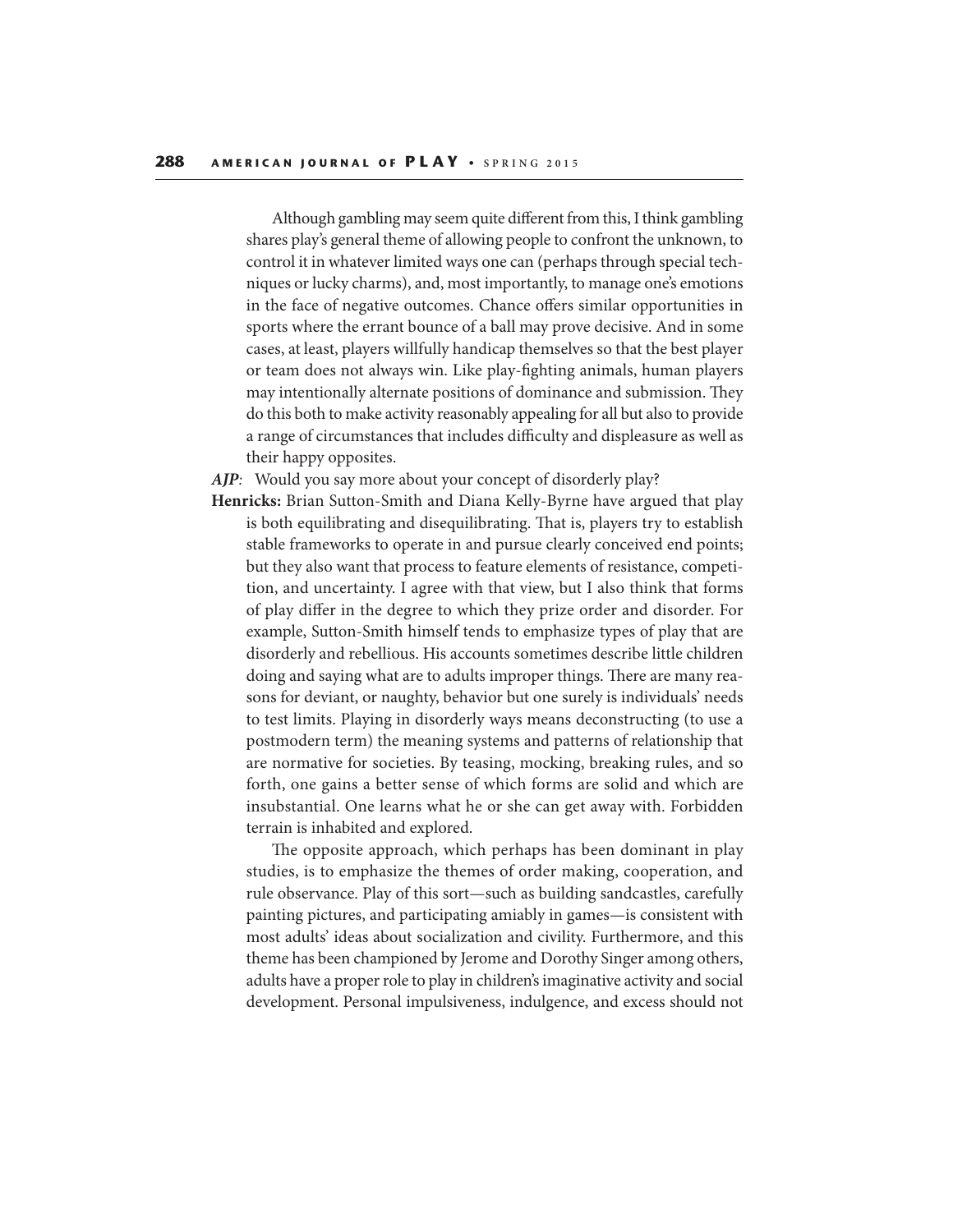be an ideal for play, nor for any other behavior. Neither is wanton destruction. The best forms of play are those that advance people's ideas of how they can productively live together. In an article for this journal [Summer 2009], I discussed some of the possible functions of orderly and disorderly play. I won't repeat that argument here but will simply make the point that disorderly activity—even tearing things down—is as valuable as building them up and maintaining them.

- **AJP**: Valuable in what way?
- **Henricks:** Disorderly play teaches groups about the parameters (and punishments) of social control systems. It showcases innovation and creativity. It provides lessons in the limitations, and sometimes dangers, of resistance and competition. It encourages personal expression, even power seeking by individuals and partisan groups. All of these are valuable themes, but they need to be complemented by the lessons of order seeking. Just as the timid conformist is not to be idealized; neither is the ranting individual.
- **AJP**: Can people "play" in quotation marks at what many consider society's serious matters?
- Henricks: As I noted, disorderly play often manifests itself as a rebellion against rule systems that other people take seriously. And comedians, satirists, and cartoonists sometimes mock what some groups of people most cherish. You may recall that Caillois and Huizinga disagreed on this question. Huizinga was fascinated by the degree to which players could participate in the most sublime, even sacred concerns. Caillois argued that play and the sacred were opposites. In his view, the former is characterized by its relative inconsequence, lightness of manner, temporality, and articiality. The latter is an abiding force that obligates and endangers those who are careless of its powers.

 My own reconciliation of this issue is to reposition the quotation marks in your question. It is possible for people both to play quote "at" something and to play quote "in" it. To take the first of these, people can play at any topic, role, or form. That marginal posture is consistent with the way contemporary people are sometimes encouraged to operate. Nothing is to be taken overly seriously; much of the individual should be withheld from any interaction. At a safe distance, one can poke and tease. To play "in" something means accepting the terms of that involvement and exploring creatively the possibilities that this form presents. Play of this sort, which comes close to Huizinga's meaning, acknowledges the seriousness of the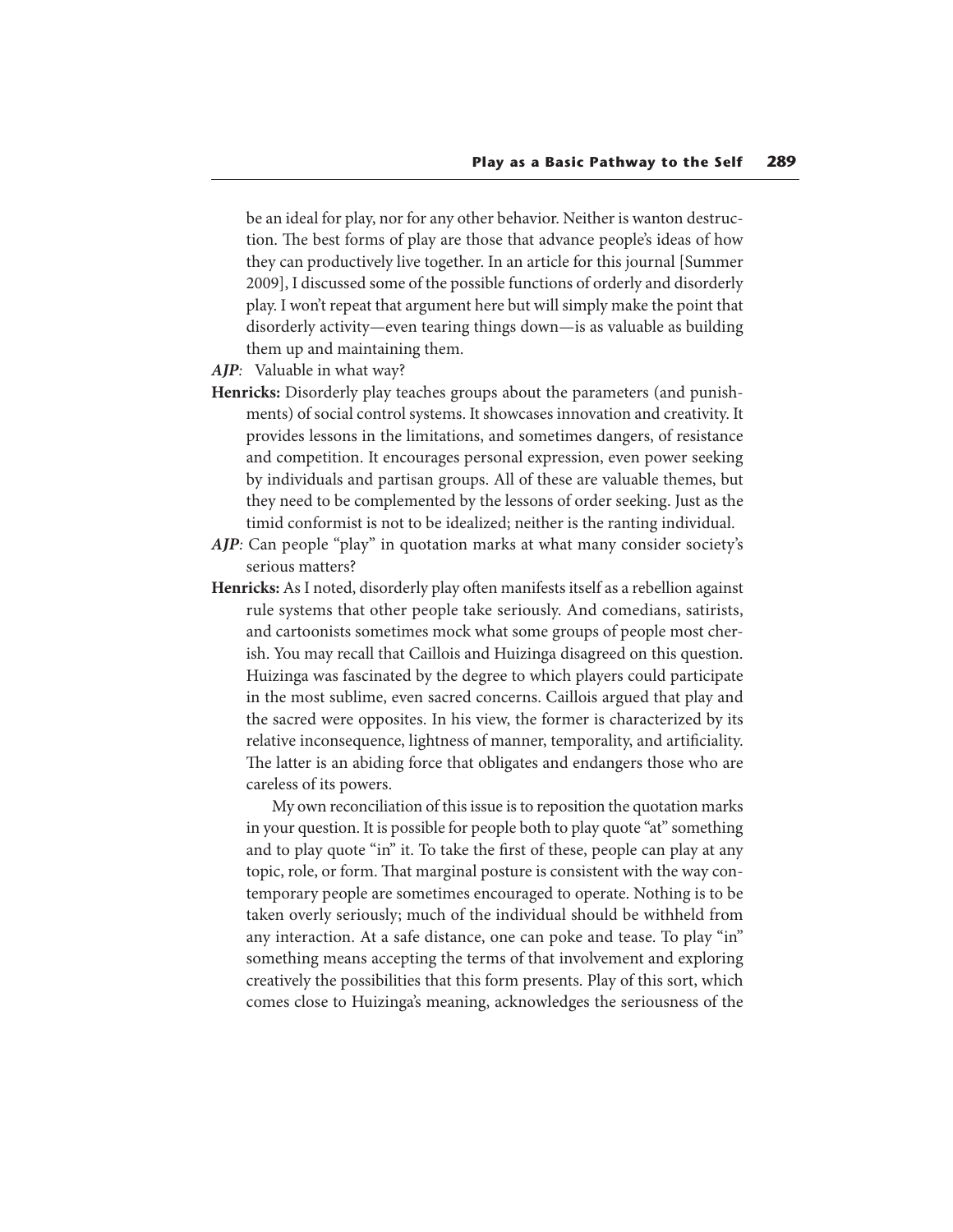form in question. It acknowledges also that belief systems are not closed systems but instead complicated fields of relationship. These meanings cannot be deciphered by outsiders but instead require passionate engagement. In traditional societies, people often play inside belief systems in this spirit.

**AJP**: Does that mean that any social experience can be turned into play?

**Henricks:** One of the greatest sociologists of play, George Simmel, was concerned with precisely this issue. He produced a famous essay on sociability, what he called the "play-form" of association. Simmel acknowledged that most of the time we take our social encounters quite seriously, or rather we understand that they are connected to other social activities and that how we behave there has clear implications for other portions of our lives. Said differently, we recognize the degree to which different social settings are interconnected and obligating. However, Simmel also saw that some events—such as dinner parties, galas, dances, and afternoons at a salon are occasions intentionally cut loose from ordinary affairs. More than that, they are times when sociability itself (how people mingle with others of their ilk) becomes the focus of the event. In much detail, Simmel describes the proper orientation for guests, the responsibilities of the host or hostess, proper topics for conversation, and the emotional tone that must be sustained. No topic, personal or public, is to be taken too seriously. The challenge becomes one of conversing cleverly and affably with the effect that no one feels excluded. Although this may seem a fatuous exercise, the impact of the event is real enough. In sociability, people make plain the manners of their circle, mock these in gentle ways, and give evidence of their own ability to operate on these terms. Some are so gifted in this skill that they merit respectful watching by others. At such times play becomes art.

**AJP**: Does the absence of contest or challenge disqualify leisure as play?

**Henricks:** As your question suggests, leisure and play are two different concepts, and they are not interrelated well in the play studies literature. The idea of leisure suggests that one is free from time-consuming obligations, such as those associated with work or worship or even with the good night's sleep needed for the day to come. It might seem, then, that leisure is simply a general term for relaxation or idling; but leisure theorists have expanded that concept to include what they call "serious leisure," including the frenetic way that many people pursue their hobbies. By contrast, play is a distinctive way of relating to the world. Its characteristics, as I have discussed, include qualities like transformation, consummation, segmentation, self-regulation,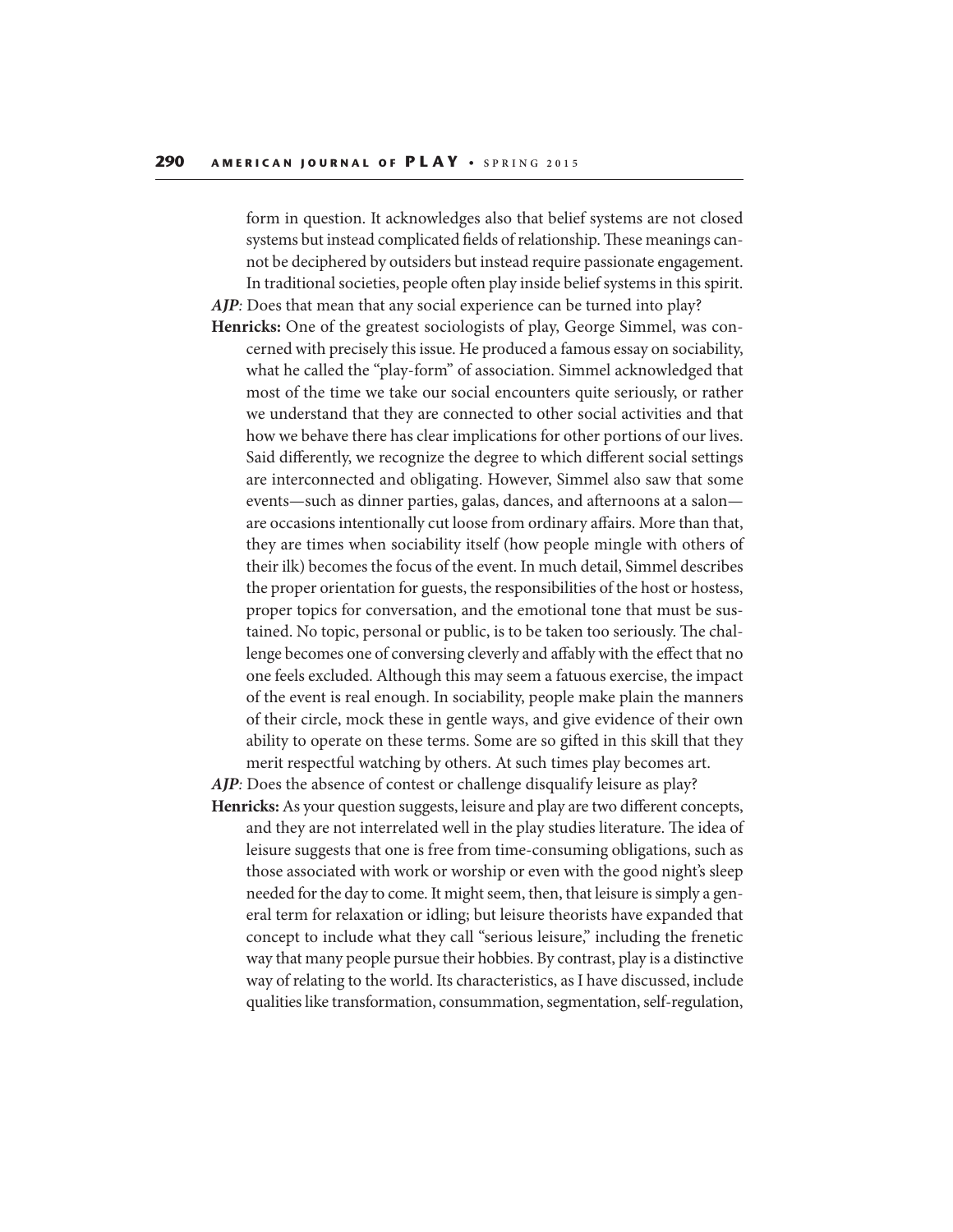unpredictability, and most generally, an ascending pattern of meaning construction. Most things that people do—including such major activities as work, ritual, and communitas—can be approached playfully or at least touched with a playful spirit. In much the same way leisure (essentially free or discretionary time) can be approached playfully. I also believe play always includes ideas of contest or challenge. In that light, playful leisure is activist or interventionist leisure, where people try to manipulate or provoke the world into responding in particular ways. Those responses (sometimes entirely unanticipated) lead to new recognitions and responses from the player, and the dialogue continues. Pointedly, some leisure is different. Exercising on a treadmill is work-like leisure. Taking time to read a favorite book at the same time every day has a ritualistic quality. And most interesting is that leisure is the essentially satisfying immersion in otherness, or what I call communitas. In this kind of leisure, we soak in a tub, attend a concert, gaze at a panoramic scene, or sit quietly beside a loved one. These are wonderful forms of involvement and provide important lessons of their own sort. But they are not play.

- **AJP**: Where would you place play among life's other pursuits? How important is understanding play to understanding how we live and make sense of the world?
- **Henricks:** Like most play scholars, I believe that play is extremely important to human functioning. But I believe also other patterns of behavior are just as important. To take the one that play scholars and theorists most often contrast to play, work is the quest to accomplish defined ends and, as a result of doing this, to meet one's needs. Work follows canons of effectiveness and efficiency; it narrows action tendencies. In my view, work is the path most focused on adaptation. It teaches creatures the best ways of doing necessary things.

**AJP**: Is work then, properly, the opposite of play?

**Henricks:** In my opinion, play's true opposite—and this view is not shared by most theorists of play—is ritual. Ritual is the act of conforming to, or accepting the terms of, established frameworks of meaning. This is done not for the sheer experience of "descending meaning," as I call it, but because one wants to be readied for challenges to come. Whereas workers challenge and change the world (by acts of manipulation or control), ritualists are changed by those worldly patterns. Ritual meets our human need for pattern maintenance. We embrace rituals to learn what guiding principles we can count on.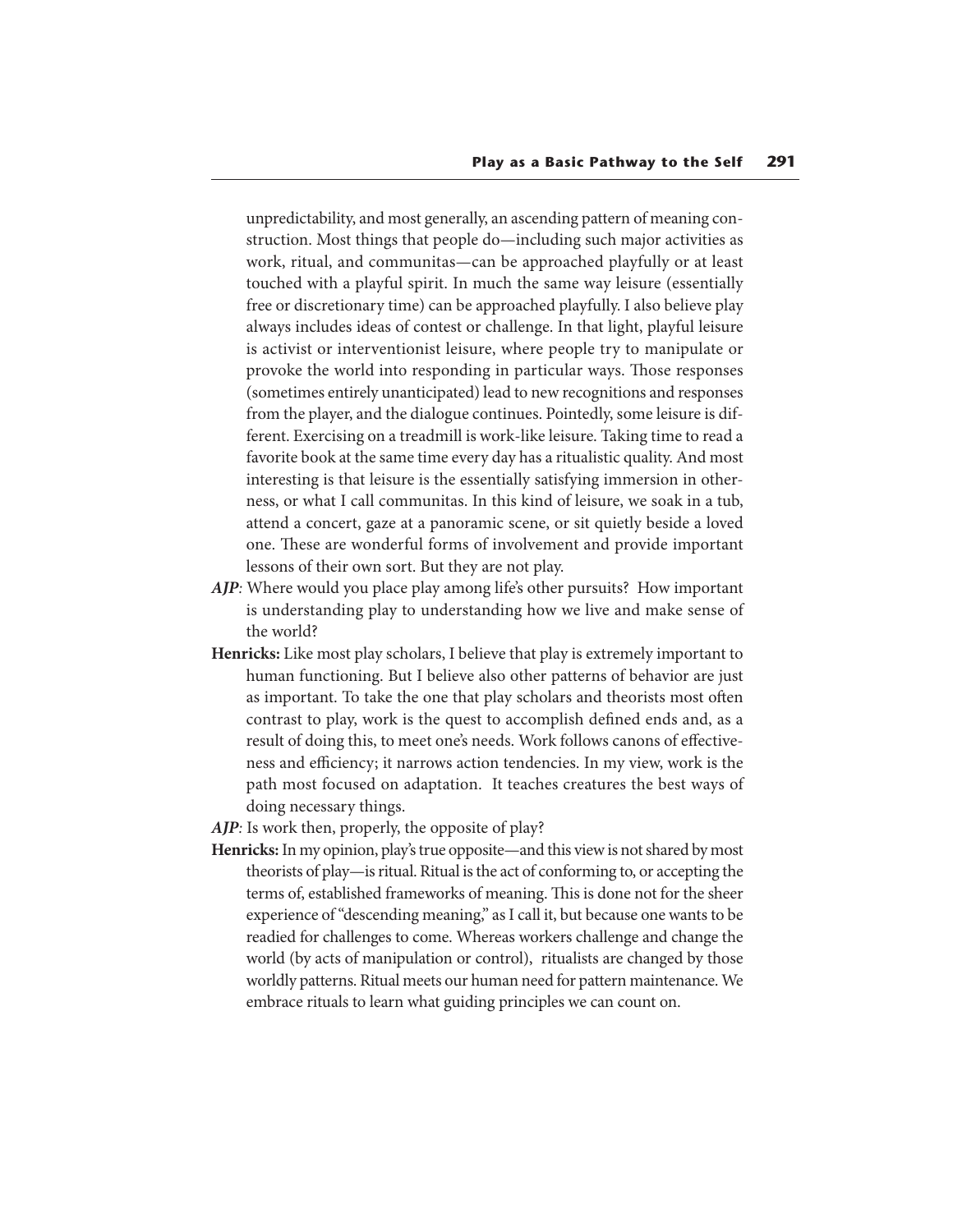Differently again, though also closely connected to play, is communitas. This is the act of acceptance or immersion, done not for instrumental purposes (as in the cases of ritual and work) but simply to learn about the possibilities for relatedness or integration. Communitas is usually seen as social immersion and bonding, but it can also be applied to other patterns of engagement (environmental, cultural, physiological, and psychological). To appreciate a beautiful sunset is to recognize that there are sources for living that dwarf the powers of individuals to manipulate and control. We are expanded and strengthened by our participation in these.

 Play provides the fourth lesson. Like communitas, play celebrates experience and explores the possibilities of one's immediate environment. However, play stresses the abilities of creatures to assert themselves in these environments, to run out self-directed lines of action. Players impose themselves; they transform. The function of this sort of activity is what I call "goal-attainment"—the need to develop abilities related to conceiving ends of action, forming and implementing strategies, evaluating the world's reaction to these, then trying something different. Play opens up the possibilities of living through this commitment to continual improvisation; work narrows and stabilizes these possibilities. The general idea that individuals and groups have different kinds of requirements and commitments beyond adaptation or survival was developed by Talcott Parsons. I extend this through the four pathways of behavior, which you can envision as responses to these fundamental requirements of living. Play takes its place beside the other things that creatures need to do.

**AJP**: Is play instinctual or improvisational?

**Henricks:** As my comments might already suggest, I think that play is distinguished from other fundamental behaviors by the extent to which it requires people to assert themselves quickly and creatively. To play means to make sudden recognitions and responses. A ball comes toward you; you must marshal your resources to meet it. And players like to do new things, to vary what they did a moment before. But improvisation does not exist in a vacuum. Somehow, creatures must find the resources to direct their play. And these resources include physiological forms of encouragement. Because so many species play, there must be established biological and psychological patterns that instigate, monitor, and reward it.

 My own approach to this problem is to emphasize the role of framing in all human activities. Scholars usually think of framing as accepted sym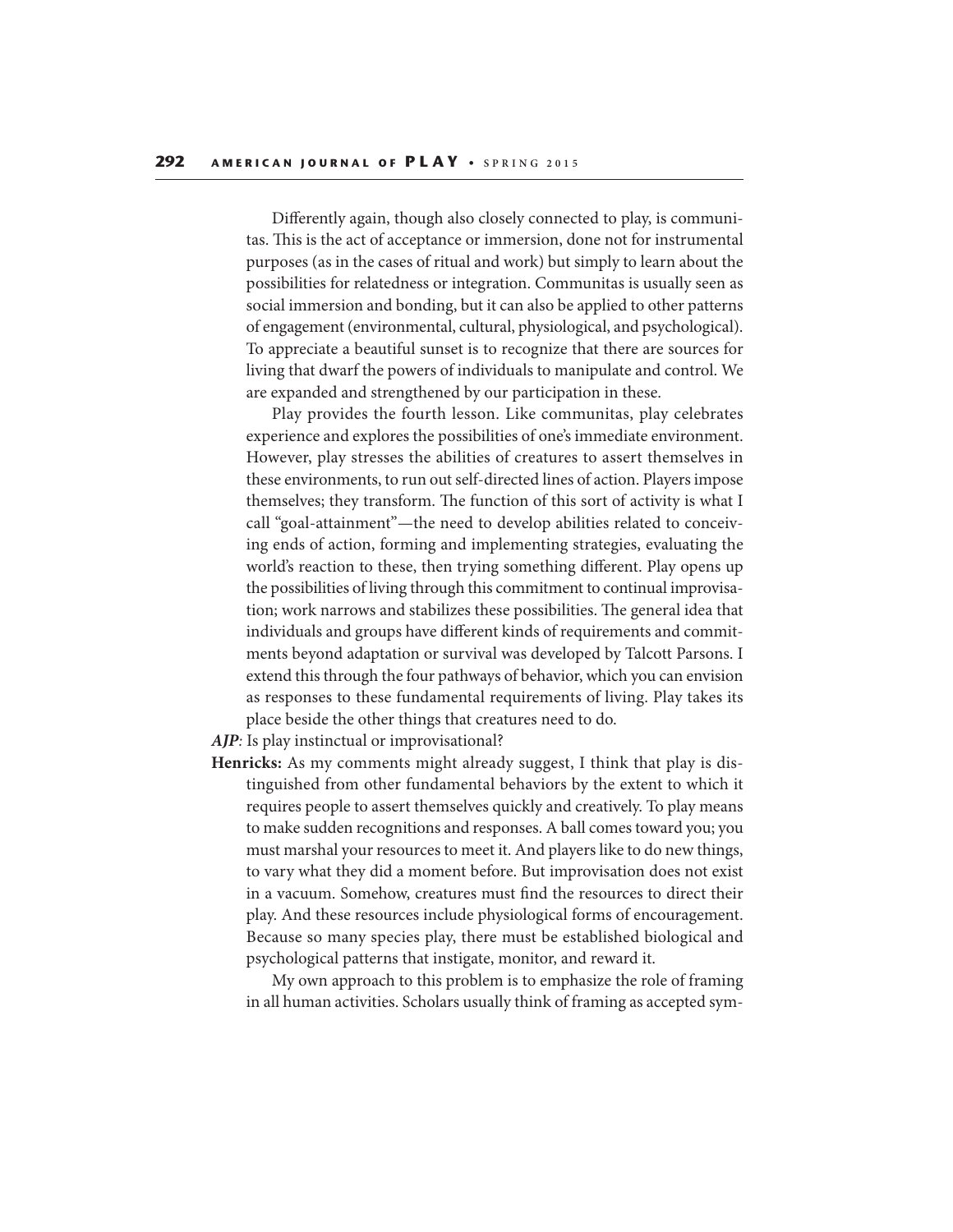bolic arrangements, patterns that are social, cultural, and psychological. Accepting the terms of these frees us to focus our creativity in more limited ways. But creatures are also framed by the natural world. We live in bodies that dictate what we can do; we are entirely dependent on an environment that transcends us; even our acts of mind depend on physically constituted brains. Frameworks of such types make possible our inspirations to paint a picture or offer a joke.

 For such reasons, I admire the work of those doing animal behavior studies, affective neuroscience, and similar investigations of the physical conditions of existence. Seen in that light, play is an expression of these commitments—not just physiological but social, cultural, environmental, and psychological as well. To that extent, play can be said to be conditioned or caused. But just because play is the expression of all these different conditioning factors as they intersect, it is very difficult to predict how the play moment will proceed. A pleasant urge may move the player; but other elements—an interesting photograph, a joke offered by a friend, a burst of sunlight—may be determinative as well. The human condition is to live in extremely complicated environments. And that complexity is accentuated by the psyche's ability to pause and consider behavior. When we play, we glory in that complexity.

- **AJP**: Is there a serious point to silliness?
- Henricks: Sutton-Smith discusses that issue well in his *The Ambiguity of Play*, where "frivolity" is one of his seven rhetorics. The roles of trickster and fool are important in many traditional societies. Contemporary people continue to exalt comedians (who say funny things) and comics (who say things funny). Most of us like to tell and be told jokes. Sometimes we behave in less than adult ways. All these are examples of people ridiculing the established beliefs, mores, and social statuses of their societies. Propriety itself must be kept in its proper place. Nothing should be elevated so highly that it cannot be approached and considered by persons. This applies to the mockers themselves. When we are silly, we get off our high horses; we reveal our understanding that many aspects of public life are largely socially supported pretense. Comedy, like play, celebrates individuals' ability to separate themselves from the terms of their own existence. By objectifying, teasing, and exaggerating, we dramatize the capacities of rational consciousness to resist and control. While tragedy acknowledges the overwhelming control of otherness; comedy honors the resilient human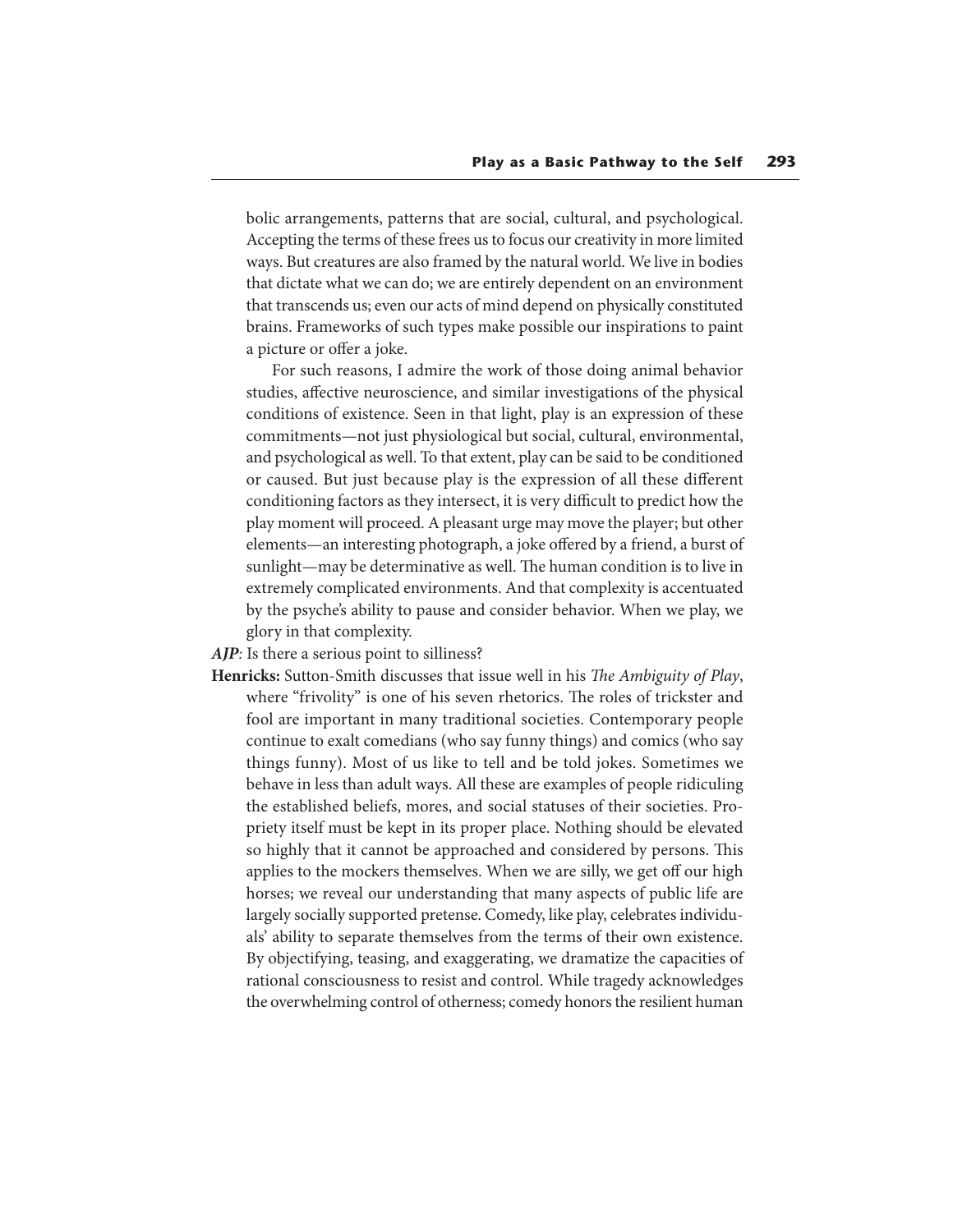spirit. Silliness is important. But respect for the conditions that sponsor and sustain life is also important. The right to tease and joke is critical to every society; but should we mock the death of a small child or matters considered holy to another people? Good societies promote work and play; they also promote communitas and ritual.

- **AJP**: Can play and its pleasures be more than momentary and fleeting?
- **Henricks:** This is one of the most difficult questions in play studies. And it is central to the thesis that play is developmental, that acts of play build qualities in persons—and perhaps societies—that are consequential for later life moments. Many scholars work on that issue by demonstrating empirically the effects of play strategies on learning, physical health, mental and emotional well-being, moral awareness, and patterns of social relationship. I support those lines of inquiry and largely accept the thesis that playing changes people. It is hard to say how those changes occur. Some changes are perhaps attributable to acts of repetition. Repeated swings of a golf club or recitations of a vocabulary word may engrave commitments. At other times, a single event—let us say, your boss yells at you at work one day or you pledge your support to someone at a marriage ceremony—has enduring consequences. Moments of personal recognition, which may be affective and behavioral as well as cognitive, occur in different ways. Sometimes these recognitions are preserved only as personal commitments; others may also be social and cultural affairs that are sanctioned by other persons. Such questions are not distinctive to play but are central to the general quest to understand how personhood is created, sustained, advanced, and diminished.
- **AJP**: If you call yourself, say, a card player or a baseball fan, and take stock of your capabilities in relation to the way you play, are you defining your true self?
- **Henricks:** I find it interesting that people in advanced industrial societies tend to define themselves in such ways. In the earliest societies, people thought of themselves as members of tribes, communities, genders, and age groups. Work status, religion, nationality, and ethnicity later became important themes. In contemporary societies—with their tens of thousands of occupations and somewhat blurred class relations—leisure has emerged as a setting for interaction and identity management. In that associational style of relating, we are allowed to transcend our families, work groups, and neighborhoods by establishing new patterns of interest-based connection. I believe most people desire badges (publicly recognized symbols) of posi-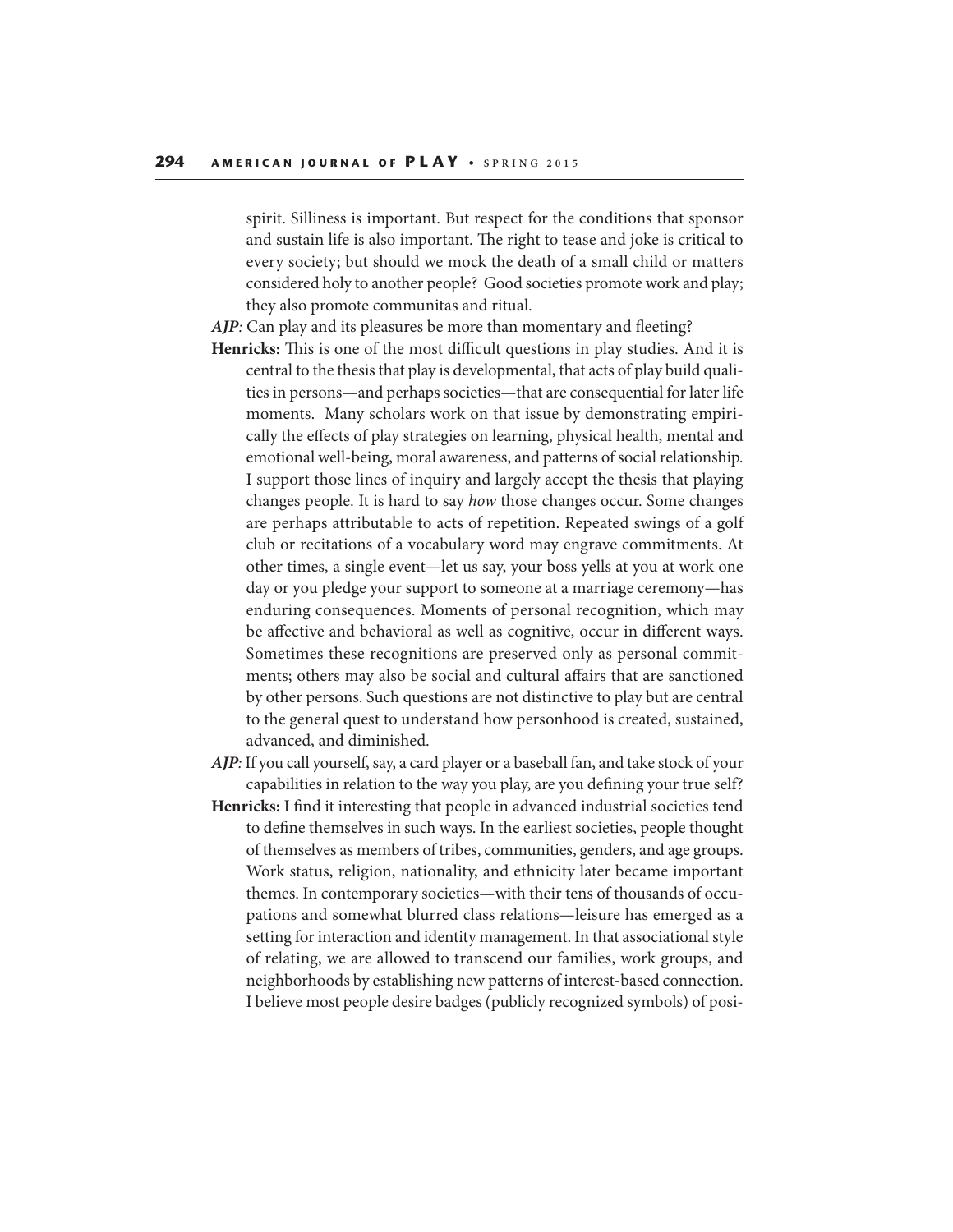tive identity. That is, we want acknowledgment that we are respected by others. Such respect may be difficult to obtain in work groups, families, and churches where relationships are fraught with consequence and where competition may be fierce. Leisure provides a lighter, self-chosen environment for these processes. If we are not good at bowling or tennis, or if we're not nding congenial companions there, we can turn to other pursuits. In play, we can set aside work and family problems (our playmates don't wish to hear much about these in any case) and focus on the matters at hand. Others who share our interest recognize us as someone who can be counted on to show up Thursday nights and support them as they support us. There is no reason why leisure status of this sort may not rise to the top of valued self-themes. The idea of a core, or integrated, self is something I'm very interested in. I would only say here that the extent to which people seek this quality of stability and integration is probably variable. The idea of character as a central and guiding force in personal life was very important during the nineteenth century. The twentieth century replaced this with the idea of personality, which was more malleable and less morally charged. Now, postmodern writers speak of masks, roles, and selves that represent the various ways that people attach themselves to the world. Some people pride themselves on consistency and authenticity. Others exploit the possibilities of plural selves. Most of us live between these extremes.

AJP: So players not only lose themselves in play, they find themselves there, too? **Henricks:** Positive psychologist Mihaly Csikszentmihalyi has emphasized the quality of deep engagement that people sometimes experience in play. That commitment to the intricacies of moment can be so consuming that players may lose the sense of being private actors conducting maneuvers on environments external to them. Instead, one becomes immersed in the stream of occurrences and thinks not at all of what is occurring beyond the boundaries of the event. Is the stable or core self, as an ongoing entity that maintains relationships to many aspects of the world, different from the playing self?

 Two views of this should be noted. Performance theory, consistent with the idea of plural selves that is popular today, tends to emphasize the new possibilities for self-experience that are found in play. Players can assume identities that are different from the ones they normally inhabit. Ideally, as in psychotherapy, those newly found selves (that are acted into being) serve as models for future behaviors in other settings. To answer your question,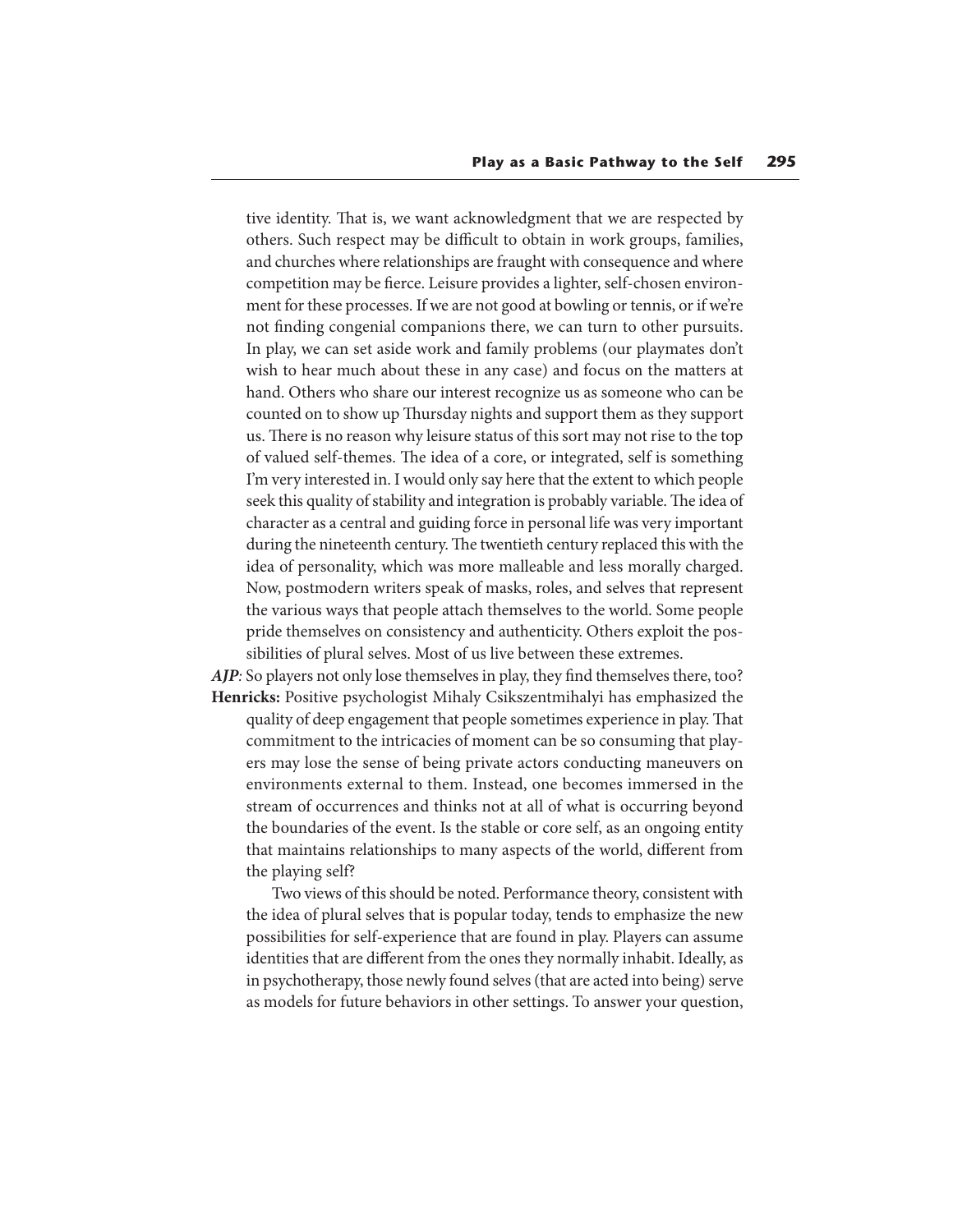what you find of yourself are new possibilities for living.

The other view, what I call the "presentational" view of self, is central to modernist scholars like Erving Goffman and Csikszentmihalyi himself. This view emphasizes the degree to which people bring ongoing aspects of their identities into the playground. As Goffman stresses, being a player does not mean surrendering one's more general status as a person. Another sociologist, Gary Alan Fine, emphasizes how different levels of identity intersect in play experiences. And Csikszentmihalyi acknowledges that "flow" occurs as a meeting place of one's preexisting skills and commitments with the challenges of the situation. In that light, play is not an escape; it is a cultivation, refinement, or fulfillment of who we are. Said differently, again to get back to your question, what we find in play is the reclaimed self, the qualities that need to be revisited and sharpened so that we can return strengthened to other life commitments.

- **AJP**: Do any other activities integrate mind and body or emotions and relationships or culture and self as well as play does?
- **Henricks:** Like most play scholars, I am a very strong proponent of play. However, and different from many play scholars, I insist that other fundamental human activities—ritual , work, and communitas—address these same issues and are just as important to human functioning. Because of that view, I believe the challenge for play studies is to understand play's distinctive approach to these concerns. I repeat here also that work, or labor as this is developed in the Marxian tradition, is a tremendously important life commitment that confronts the very issues you ask about. Similarly, I would not elevate play above the deep pondering of immersive relationships that I call communitas at its most idealized expression—which is love. Each of these pathways cultivates particular patterns of awareness, forms of identity, and comprehensions of relationship. Each teaches its own sorts of lessons; all are necessary.
- **AJP**: As you survey the field of play, what do you believe is the most fertile ground for growing new ideas?
- **Henricks:** Each play scholar moves the discipline ahead in his or her own way. Some find new ideas through testing hypotheses and reconsidering data. Others, like me, focus on the implications of idea systems and seek new ideas through comparisons and combination of these. In either case, I believe there is much to be gained by approaching the study of play in the same manner that players approach their play objects and settings. That